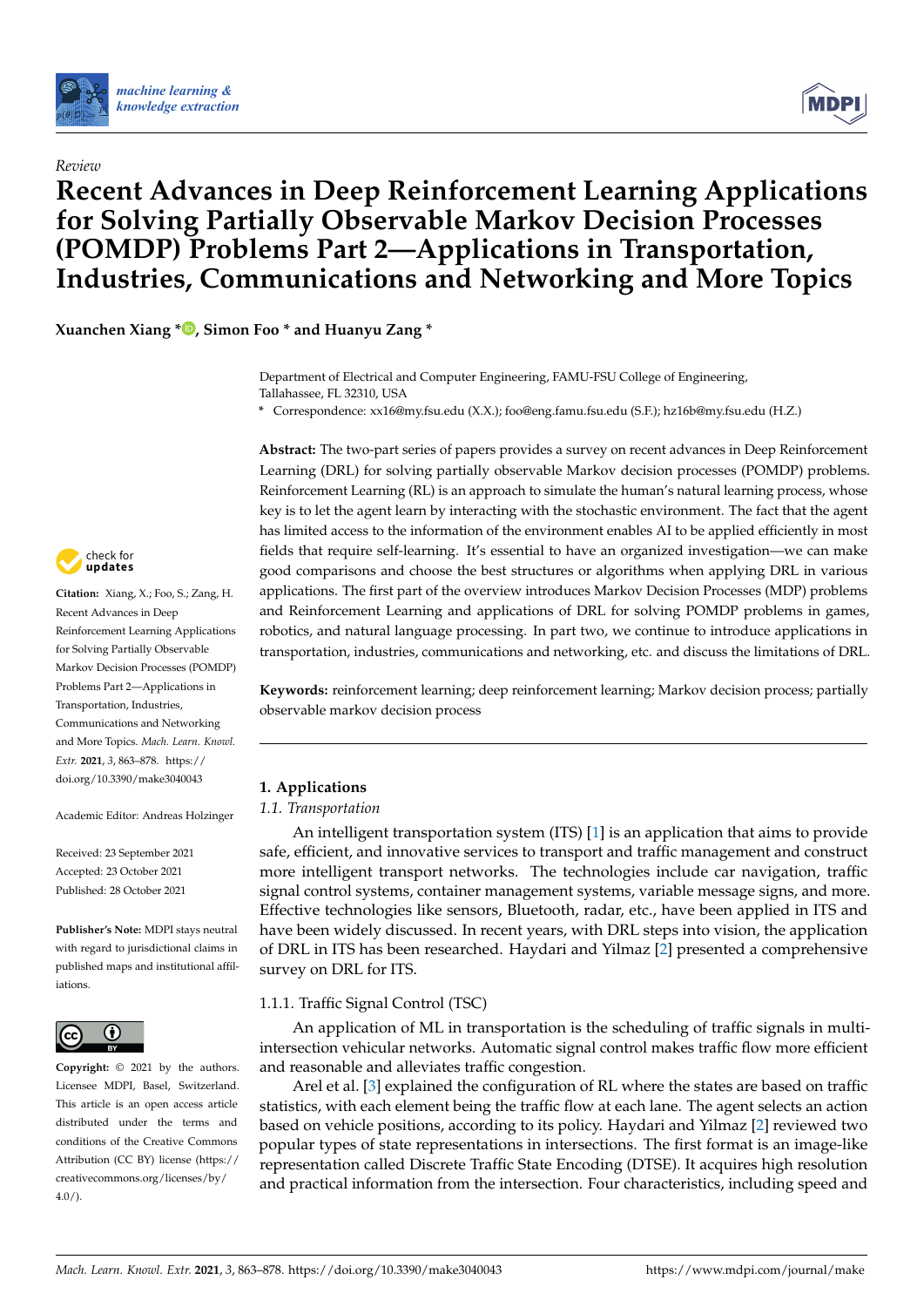position of vehicles, signal phases, and accelerations, are selected in different research, shown in separate arrays in DTSE. The second approach is forming a feature-based vector. The average or total value of information for each lane is represented on a vector instead of using vehicle-based state representation. The features include queue length, cumulative waiting time, the average speed on a lane, phase duration, and the number of vehicles in each lane. The two representations are shown in Figure [1.](#page-1-0) State and reward settings are also discussed in [\[2\]](#page-10-1).

<span id="page-1-0"></span>

**Figure 1.** Two popular types of state representation in an intersection with four roads (in four different colors) and three lanes in each road: (**a**) DTSE matrix—Each cell represents one vehicle; (**b**) Feature-based state vector – Each cell represents a lane [\[2\]](#page-10-1).

Li [\[4\]](#page-10-3) discussed works regarding adaptive control for signal control: MARLIN-ATSC proposed by El-Tantawy et al. [\[5\]](#page-10-4); Van der Pol and Oliehoek [\[6\]](#page-10-5) combined Deep Q Networks (DQN) [\[7\]](#page-10-6) and coordination algorithm; Mannion et al. [\[8\]](#page-10-7) provided an experimental review of DRL for adaptive traffic signal control. For more surveys, see [\[2](#page-10-1)[,9](#page-10-8)[–13\]](#page-10-9).

Genders and Razavi [\[14\]](#page-10-10) proposed the discrete traffic state encoding, which is informationdense, as the input to the DQN networks for traffic signal control agent (DQTSCA) and evaluated state representations from low to high-resolution using Asynchronous Advantage Actor Critic (A3C) in [\[15\]](#page-11-0). Garg et al. [\[16\]](#page-11-1) built a traffic simulator on a 3D virtual reality software, Unity3d, taking collision count, speed of vehicles across the intersections, dynamic generation, etc. into consideration, and created a simulation environment closely based on the real-world traffic specifications. Rodrigues and Azevedo [\[17\]](#page-11-2) developed an open-source callback-based framework (CAREL) integrated with AIMSUN, for testing as a benchmark. Wei et al. [\[18\]](#page-11-3) proposed a decentralized RL method for multi-intersection traffic signal control on arterial traffic, with each intersection with an individual control agent. Wang et al. [\[19\]](#page-11-4) introduced a Double Dueling Deep Q Network (3DQN) with highresolution event-based data, which is collected directly from vehicle-actuated detectors.

Recently, Ma and Wu [\[20\]](#page-11-5) proposed Feudal Multi-agent Advantage Actor-Critic (FMA2C), an extension of MA2C [\[21\]](#page-11-6) with feudal hierarchy, with each split region controlled by an agent. Wu et al. [\[22\]](#page-11-7) presented multi-agent recurrent deep deterministic policy gradient (MARDDPG), based on Deep Deterministic Policy Gradient (DDPG) [\[23\]](#page-11-8). Xu et al. [\[24\]](#page-11-9) used a data-driven approach to find critical nodes, which can cause a reduction in traffic efficiency. They then introduced a policy gradient method on these nodes. This method can effectively lower the average delay and travel time.

In 2020, Haydari and Yilmaz [\[2\]](#page-10-1) provided tables of outlines of single and multiple agent RL approaches for Traffic Signal Control (TSC), DRL methods for TSC, and DRL solutions for other ITS applications.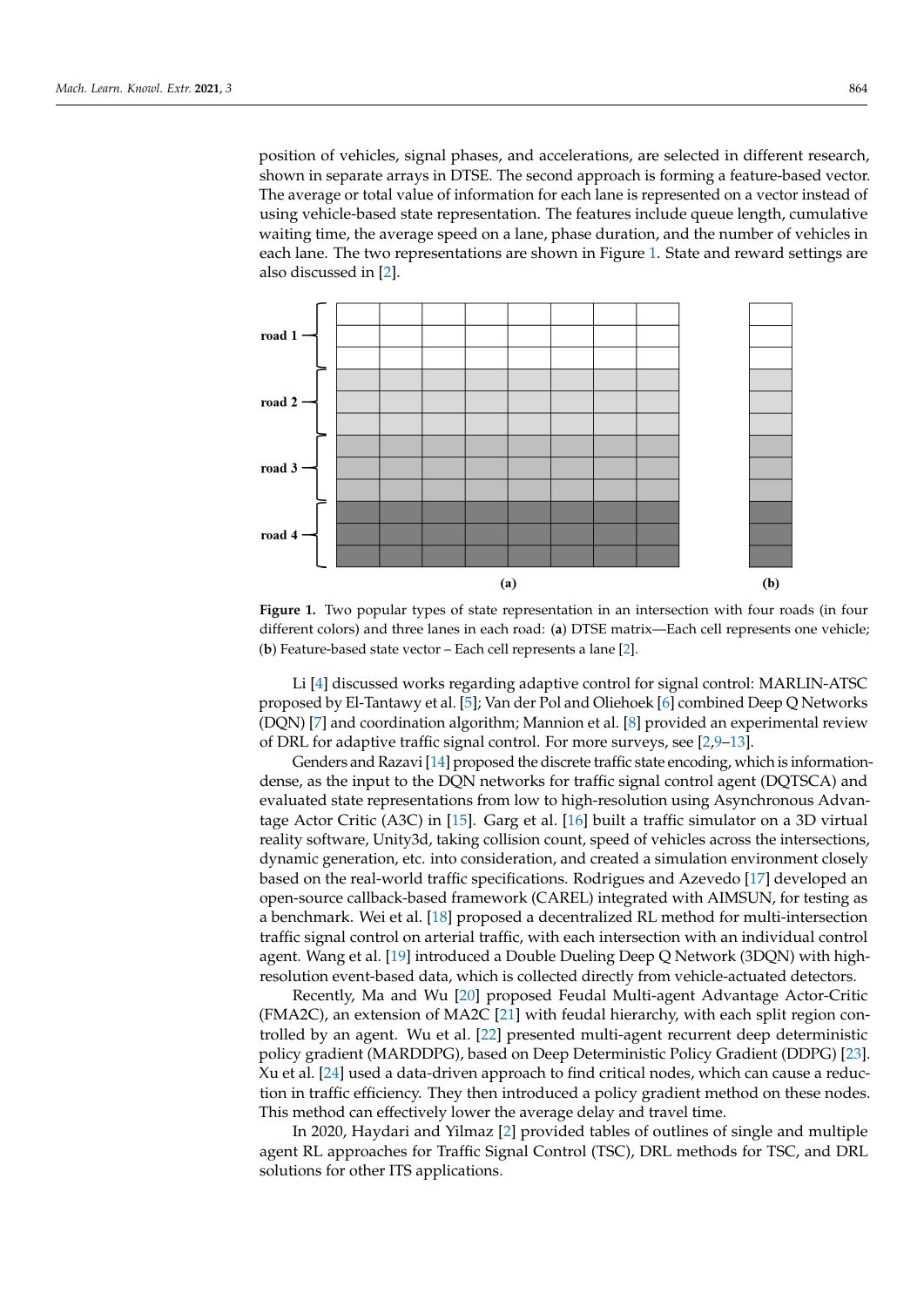#### 1.1.2. Autonomous Driving

Autonomous driving is an essential topic of ITS. TORCS is often used as the autodriving simulator for algorithms such as DDPG [\[23\]](#page-11-8), Deep Deterministic Actor Critic Algorithm (DDAC) [\[25\]](#page-11-10), Fine Grained Action Repetition (FiGAR) [\[26\]](#page-11-11), Normalized Actor-Critic (NAC) [\[27\]](#page-11-12), etc., as mentioned in [\[28\]](#page-11-13). Due to safety concerns, road test for algorithms on auto-vehicles hasn't been widely applied. But researchers built many open-source simulators, and most methods were evaluated in simulation. Kang et al. [\[29\]](#page-11-14) provided an overview of driving datasets and virtual testing environments. There are several tasks involved in autonomous driving, including motion planning, overtaking, merging, lane change, auto-parking, etc., see [\[30,](#page-11-15)[31\]](#page-11-16) for surveys of DRL algorithms in auto driving.

#### Sim-to-Real

Osiński et al. [\[32\]](#page-11-17) presented simulation-Based RL for real-world autonomous driving. They used RL in simulation to make the driving system control the real-world vehicle and achieved sim-to-real policy transfer.

## Navigation

Navigation is a fundamental task in autonomous driving, and DRL has been proven to be effective in navigation problems: Fayjie et al. [\[33\]](#page-11-18) presented a DQN-based approach for navigation in the urban environment, and Isele et al. [\[34\]](#page-11-19) used a DQN-based method for navigating in occluded intersections.

Pusse and Klusch [\[35\]](#page-11-20) introduced a hybrid solution, HyLEAP, for pedestrian collisionfree navigation. It combines selected POMDP planning methods and DRL prior to other individual methods regarding German In-Depth Accident Study (GIDAS) pedestrian safety.

#### Lane Change

Sharifzadeh et al. [\[36\]](#page-11-21) proposed an inverse reinforcement learning (IRL) approach with DQN to extract the rewards for collision-free lane changing. The agent can perform human-like lane changing behavior; Hoel et al. [\[37\]](#page-11-22) used a Double DQN agent for speed change and lane change, and overtaking cases, which outperforms the combination of the Intelligent Driver Model (IDM) and Minimizing Overall Braking Induced by Lane changes (MOBIL) model in highway driving; Shi et al. [\[38\]](#page-11-23) applied Hierarchical DQN: Firstly, DQN is used to decide when to perform the lane change. Secondly, a Q-function in a quadratic form is designed for car-following and the gap in the target lane. Lastly, the execution step is to perform movement. Wang et al. [\[39\]](#page-11-24) later presented a rule-based DQN, which outperforms individual DQN or rule-based methods. Regarding the driver assistant systems, Min et al. [\[40\]](#page-11-25) proposed a supervisor agent using Quantile Regression Deep Q Network (QR-DQN) for lane changing and other control. Ye et al. [\[41\]](#page-12-0) adopted DDPG for the training and high-fidelity virtual simulation environment VISSIM, getting better results than IDM and Constant Time Headway (CTH).

#### Decision Making (and Optimum Control)

Making safe and effective decisions in complex traffic environments is crucial in autodriving. The method must be general to handle the changing situations. The problems include when to change lanes, or whether or not to stop at an intersection, etc.

Due to the varying environments, the uncertainty should be considered when applying autonomous driving to the real world. Modeling the problem as a POMDP will be necessary. The requirement for storing observations can cause inefficiency. Qiao et al. [\[42\]](#page-12-1) introduced Hierarchical Options MDP (HOMDP), which learns discrete options in the high-level process and low-level continuous actions simultaneously.

Combining the concepts of planning and learning, Hoel et al. [\[43\]](#page-12-2) introduced Monte Carlo tree search (MCTS) and DRL framework for tactical decision making, based on the AlphaGo Zero algorithm with a continuous state space. The agents outperform baselines.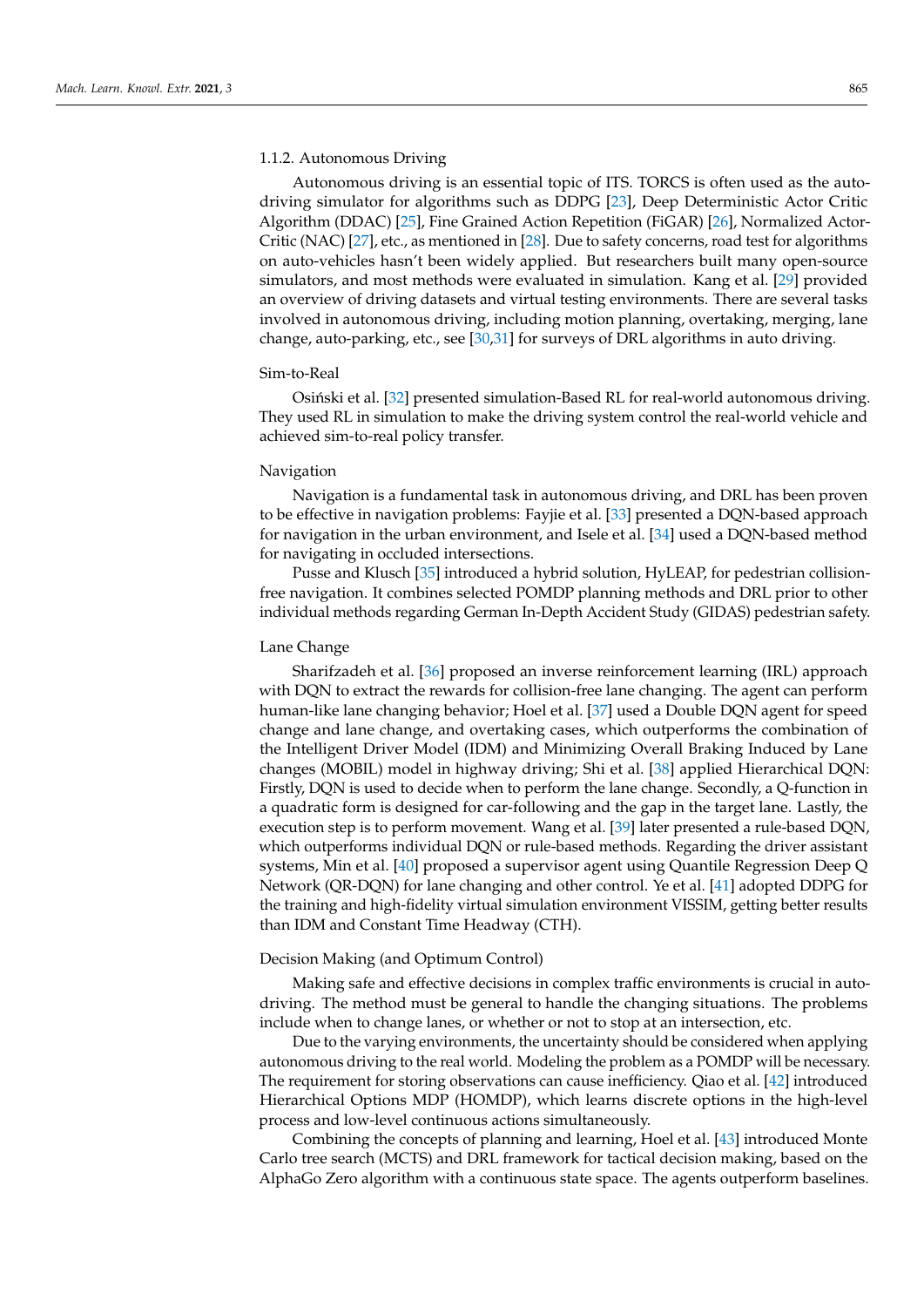Autonomous driving is a typical multi-agent setting, Yu et al. [\[44\]](#page-12-3) employed coordinationgraph-based multi-agent RL (MARL) approaches to achieve coordinated maneuvers for multiple vehicles. The method can achieve a high level of safety by properly coordinating vehicles' overtaking maneuvers.

With the concept of Connected and Automated Vehicles (CAVs), a vehicle's behaviors are based on shared information. Zhou et al. [\[45\]](#page-12-4) proposed a DDPG-based car-following model and trained CAVs to obtain appropriate behaviors to improve travel efficiency, fuel consumption, and safety at signalized intersections in real-time.

## Path Planning

Makantasis et al. [\[46\]](#page-12-5) considered path planning for an autonomous vehicle that moves on a freeway. The experiments show that the DDQN-derived driving policy can achieve better performance comparing to DP (Dynamic Programming) or SUMO policies; Qian et al. [\[47\]](#page-12-6) proposed a planning features-based deep behavior decision method (PFBD), trained with Twin Delayed DDPG (TD3), to select an optimal maneuver.

#### Pedestrian Detection

For pedestrian detection, Chae et al. [\[48\]](#page-12-7) proposed an autonomous braking system using DQN.

## 1.1.3. Other Applications in ITS

Ramp Metering

Belletti et al. [\[49\]](#page-12-8) presented Multi-Task DRL for control of systems modeled by discretized non-linear Partial Differential Equations (PDEs) and achieved expert-level control of Ramp Metering. Chalaki et al. [\[50\]](#page-12-9) developed a zero-shot transfer of a policy from simulation to the University of Delaware's Scaled Smart City (UDSSC) testbed. The adversarial multi-agent policy improves system efficiency even under stochastic. Based on this, Jang et al. [\[51\]](#page-12-10) trained two policies, and the noised policy significantly outperformed the noise-free version.

#### Energy Management

Qi et al. [\[52\]](#page-12-11) designed a DQN-based PHEV (plug-in hybrid electric vehicles) energy management system to autonomously splits fuel/electricity from interactions between the car and the environment, making the model capable of achieving energy savings.

## *1.2. Industrial Applications*

#### 1.2.1. Industry 4.0

Industry 4.0, which denotes The Fourth Industrial Revolution, uses modern innovative technology to automate traditional manufacturing and industrial practices. Artificial intelligence enables many applications in Industry 4.0, including predictive maintenance, diagnostics, and management of manufacturing activities and processes [\[4\]](#page-10-3).

Robotics, including manipulation, locomotion, etc., will prevail in all aspects of industrial applications, which was mentioned in [\[28\]](#page-11-13). For example, Schoettler et al. [\[53\]](#page-12-12) discussed insertion tasks, particularly in industrial applications; Li et al. [\[54\]](#page-12-13) also discussed a skill-acquisition DRL method to make robots acquire assembly skills.

#### Inspection and Maintenance

Health Indicator Learning (HIL) is an aspect of maintenance that learns the health conditions of equipment over time. Zhang et al. [\[55\]](#page-12-14) proposed a data-driven approach for solving HIL problem based on model-based and model-free RL methods; Holmgren [\[56\]](#page-12-15) presented a general-purpose maintenance planner based on Monte-Carlo tree search (MCTS); Ong et al. [\[57\]](#page-12-16) proposed a model-free DRL algorithm, Prioritized Double Deep Q-Learning with Parameter Noise (PDDQN-PN) for predictive equipment maintenance from an equipment-based sensor network context, which can rapidly learn an optimal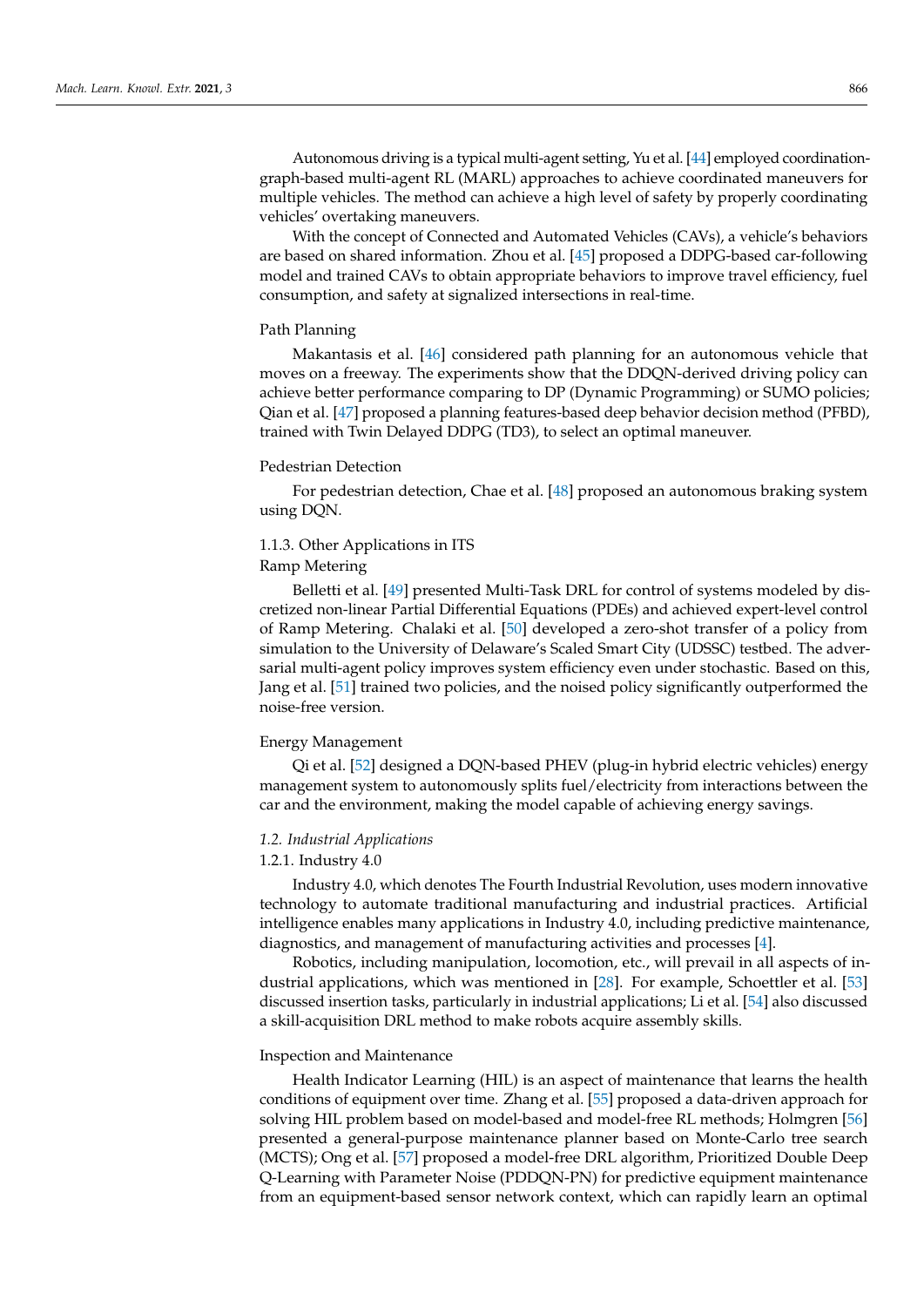maintenance policy; Huang et al. [\[58\]](#page-12-17) proposed a DDQN-based algorithm to learn the predictive maintenance policy.

## Management of Engineering Systems

Decision-making for engineering systems can be formulated as an MDP or a POMDP problem [\[59\]](#page-12-18). Andriotis and Papakonstantinou [\[60\]](#page-12-19) developed Deep Centralized Multiagent Actor-Critic (DCMAC), which provides solutions for the sequential decision-making in multi-state, multi-component, partially, or fully observable stochastic engineering environments. Most studies on industrial energy management are working on modeling complex industrial processes. Huang et al. [\[61\]](#page-12-20) developed a model-free demand response (DR) scheme for industrial facilities, with an actor-critic-based DRL algorithm to determine the optimal energy management policy.

#### Process Control

Automatic process control in engineering systems is to achieve a production level of consistency, economy, and safety. In contrast to the traditional design process, RL can learn appropriate closed-loop controllers by interacting with the process and incrementally improving control behavior.

Spielberg et al. [\[62\]](#page-12-21) proposed a DRL method for process control with the controller interacting with a process through control actions. Deep neural networks serve as function approximators to learn the control policies. In 2019, Spielberg et al. [\[63\]](#page-12-22) also developed an adaptive model-free DRL controller for set-point tracking problems in nonlinear processes, evaluated on Single-Input-Single-Output (SISO), Multi-Input-Multi-Output (MIMO), and a nonlinear system. The results show that it can be utilized as an alternative to traditional model-based controllers.

## 1.2.2. Smart Grid

Smart grids are the development trend of power systems. They've been researched for years. The rise of artificial intelligence enables more complex techniques in smart grids and their future development. Zhang et al. [\[64\]](#page-12-23) provided a review on the research and practice on DRL in smart grids, including anomaly detection, prediction, decision-making support for control, etc.

Rocchetta et al. [\[65\]](#page-12-24) developed a DQN-based method for the optimal management of the operation and maintenance of power grids, which can exploit the information gathered from Prognostic Health Management devices, thus selecting optimal Operation and Maintenance (O&M) actions.

State estimation is critical in monitoring and managing the operation of a smart grid. An et al. [\[66\]](#page-13-0) proposed a DQN detection (DQND) scheme to defend against data integrity attacks in AC power systems, which applies the main network and a target network to learn the detection strategy.

Wei et al. [\[67\]](#page-13-1) proposed a recovery strategy to reclose the tripped transmission lines at the optimal time. The DDPG-based method is applied to adapt to uncertain cyber-attack scenarios and to make decisions in real-time, shown in Figure [2.](#page-5-0) The action in the cycle is to to reclose the tripped lines at a proper time. The reward is the transient energy including potential energy and kinetic energy.

Mocanu et al. [\[68\]](#page-13-2) utilized DRL in the smart grid to perform online optimization of schedules for electricity consuming devices in buildings and explored DQN and Deterministic Policy Gradient (DPG), both performing well for the minimization of the energy cost.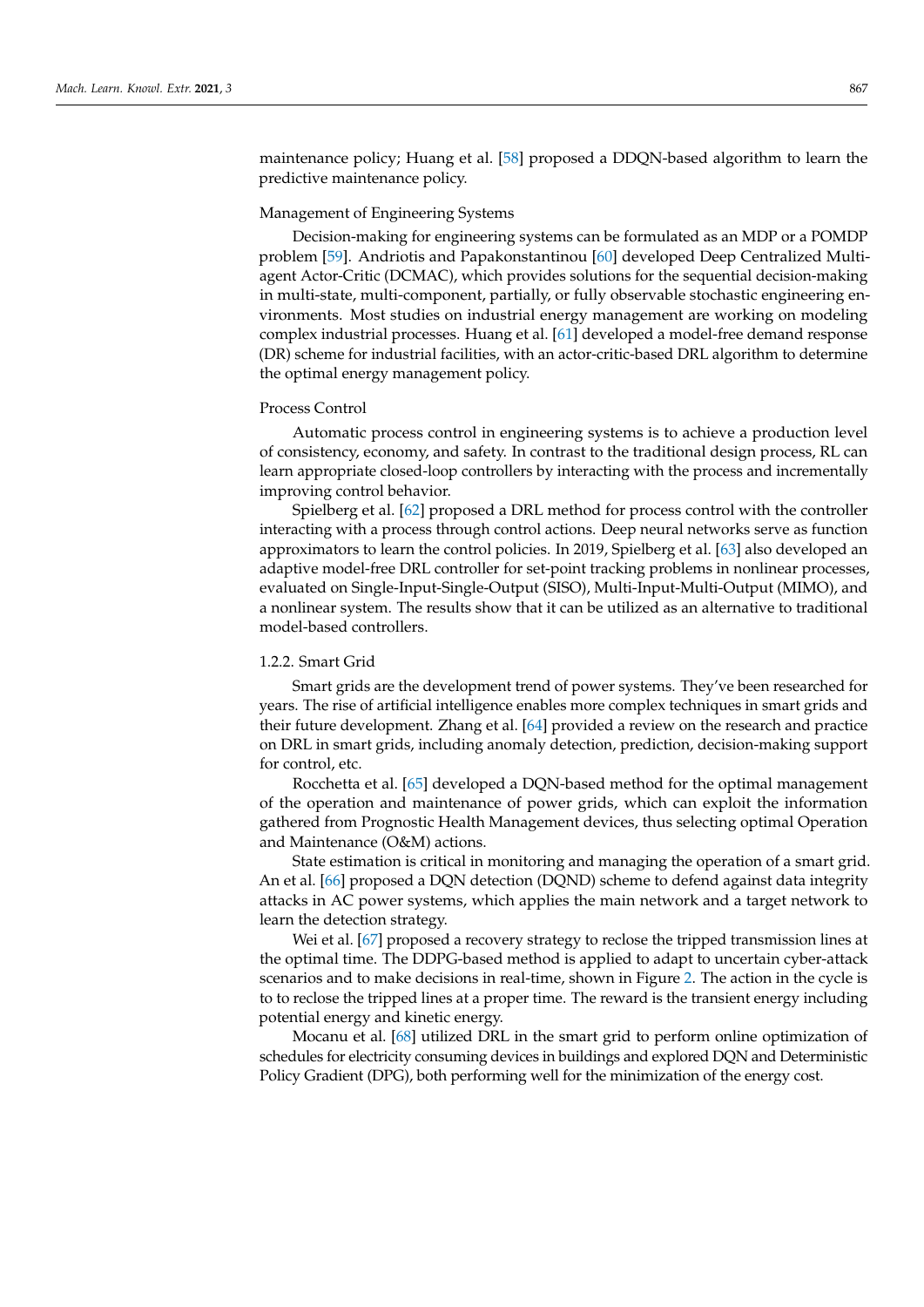<span id="page-5-0"></span>

**Figure 2.** The schematic diagram of smart grid using DRL [\[67\]](#page-13-1).

#### *1.3. Communications and Networking*

Modern networks, including the Internet of Things (IoT) and unmanned aerial vehicle (UAV) networks, need to make the decisions to maximize the performance under uncertainty. DRL has been applied to enable network entities to obtain optimal policies and deal with large and complex networks. Jang et al. [\[51\]](#page-12-10) provided a survey on applications of DRL in communications and networking for traffic routing, resource sharing, and data collection. By integrating AI and blockchain, Dai et al. [\[69\]](#page-13-3) proposed a secure and intelligent architecture for next-generation wireless networks to enable flexible and secure resource sharing and developed a caching scheme based on DRL. Also, Yang et al. [\[70\]](#page-13-4) presented a brief review of ML applications in intelligent wireless networks.

## 1.3.1. Internet of Things (IoT)

The Internet of Things (IoT) connects a great amount of devices to the Internet, where the devices collect and share sensory data to reflect the status of the physical world. Autonomous IoT (AIoT) integrates IoT, ML, and autonomous control. AI is a promising method to achieve autonomy, for decision making. Lei et al. [\[71\]](#page-13-5) proposed a general 3-layer model for the applications of RL/DRL in AIoT. For each layer, the state is the system state and the reward is the performance of the system. The action of the loop is the control to the layer systems, as shown in Figure [3.](#page-6-0)

### Industrial Internet of Things (IIoT)

Blockchain is a promising solution for data storing/processing/sharing securely and efficiently in the industrial Internet of things (IIoT). Blockchain-enabled IIoT systems can utilize DRL techniques to improve the performance [\[72,](#page-13-6)[73\]](#page-13-7).

#### Mobile Edge Computing (MEC)

Mobile Edge Computing (MEC) is a promising technology to extend the services to the edge of the IoT system, and DRL has been successfully applied in the MEC networks in recent years [\[74–](#page-13-8)[76\]](#page-13-9). Zhu et al. [\[77\]](#page-13-10) discussed DRL in caching transient data. Chen et al. [\[78\]](#page-13-11) proposed intelligent resource allocation framework (iRAF) to solve the resource allocation problem for collaborative mobile edge computing (CoMEC). The technology of fog computing is a promising paradigm for IoT to provide proximity services. There are research focusing on utilizing DRL in fog-enabled IoT [\[79–](#page-13-12)[81\]](#page-13-13).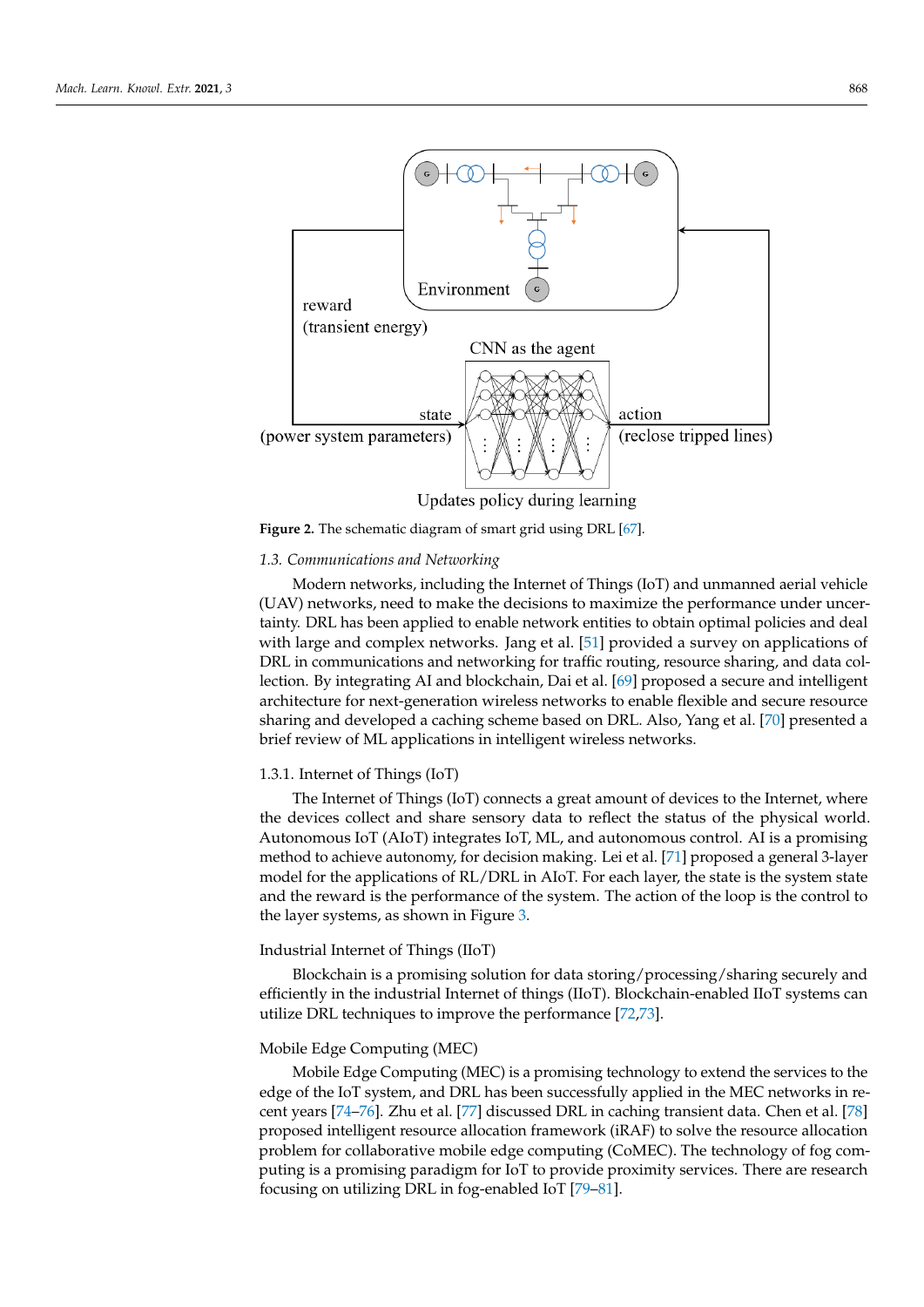<span id="page-6-0"></span>

**Figure 3.** General RL/DRL model for autonomous IoT [\[71\]](#page-13-5).

**Others** 

Zhu et al. [\[82\]](#page-13-14) proposed a DQN-based transmission scheduling mechanism for the cognitive radio-based IoT (CIoT) to find the optimal strategy to transmit packets of different buffers among multiple channels to maximize the system utility. Ferdowsi and Saad [\[83\]](#page-13-15) proposed a DRL-based watermarking algorithm for dynamic authentication of IoT signals to detect cyber-attacks. Jay et al. [\[84\]](#page-13-16) presented Aurora, a congestion control protocol powered by DRL.

## 1.3.2. Connected Vehicles

Vehicle networks share information and entertainment to drivers and vehicles by connecting services, content, and application providers through wireless networks, including safety warnings, managing, playing audio, navigation, delivering entertainment, social networking, making phone calls, autonomous driving, etc. This section is similar to what's discussed in Section [1.1](#page-0-0) but will focus more on communications between vehicles.

He et al. [\[85\]](#page-13-17) proposed an integrated framework that enables dynamic orchestration of networking, caching, and computing, to improve the performance of next-generation vehicular networks. Doddalinganavar et al. [\[86\]](#page-13-18) provided a survey on DRL protocols in Vehicular Adhoc Networks (VANETS).

## Computing and Caching

DRL has also been utilized successfully in computing and caching in-vehicle networks. Tan and Hu [\[87\]](#page-13-19) developed a DRL-based multi-timescale framework, with mobility-aware reward estimation. Ning et al. [\[88\]](#page-13-20) and Liu et al. [\[89\]](#page-13-21) provided DRL insights for vehicular edge computing and constructing an intelligent offloading system. Ning et al. [\[90\]](#page-13-22) developed an intent-based traffic control system based on DRL for the 5G-envisioned Internet of Vehicles (IoCVs).

## Resource Allocation

In Vehicle-to-Vehicle (V2V) networks, device-to-device (D2D) communications provide direct local message dissemination with low latency and energy consumption. Effec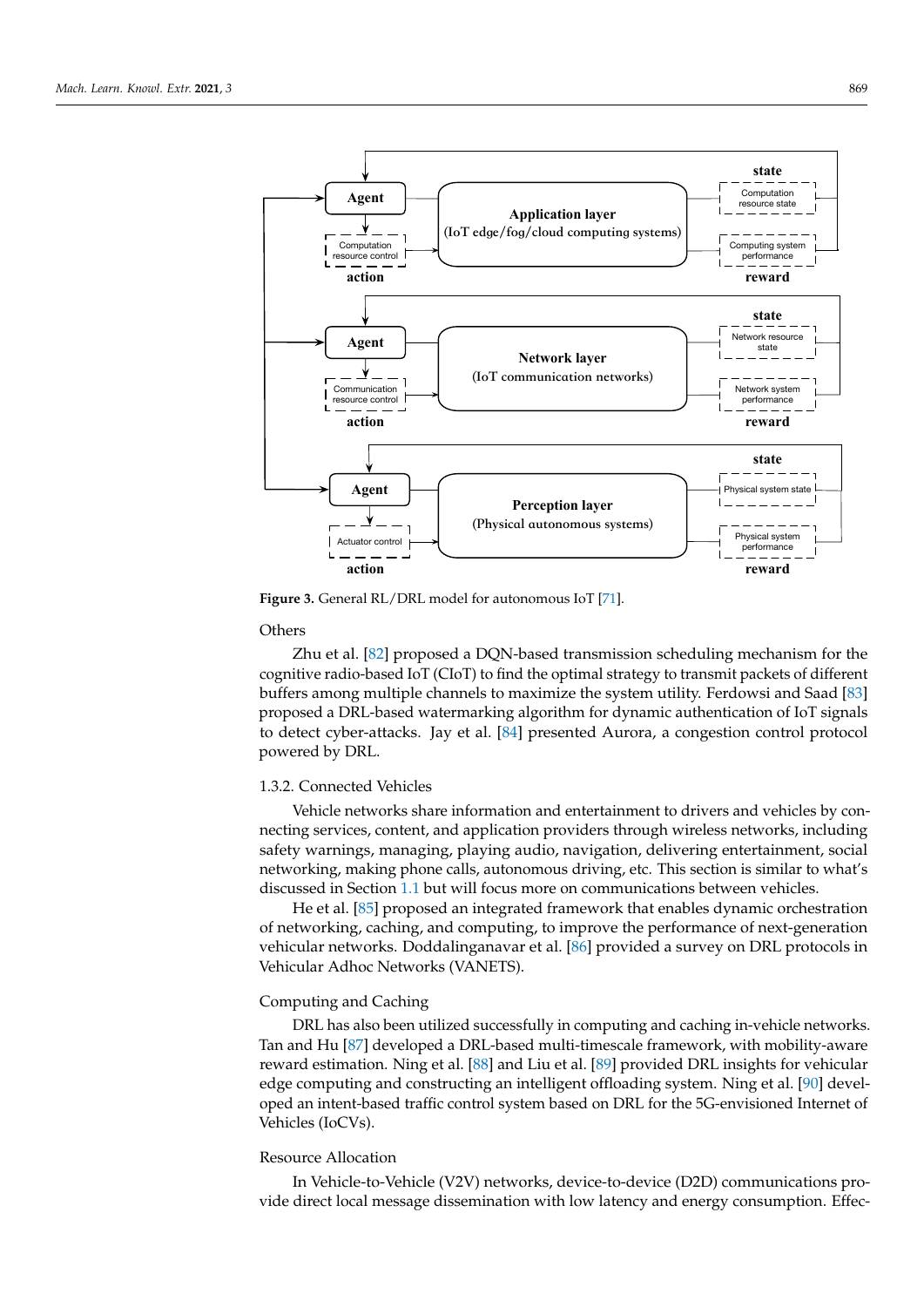tive resource allocation mechanisms are necessary to manage the interference between the D2D links and the cellular links. Ye et al. [\[91\]](#page-13-23) presented a decentralized resource allocation mechanism for V2V communications based on DRL that can be employed in both unicast and broadcast scenarios.

#### Traffic Scheduling

Chinchali et al. [\[92\]](#page-13-24) presented a DRL-based scheduler that can adapt to highly dynamic traffic and various reward functions set by network operators to optimally schedule traffic, named HVFT-RL (High Volume Flexible Time).

## **Others**

The vehicle-to-infrastructure (V2I) communication via millimeter-wave (mmWave) base stations is crucial for the operation of 5G ITS, which offers high capacity channel resources toward connected vehicles. There exists the cell association and resource allocation problem called CARA. Kwon and Kim [\[93\]](#page-13-25) proposed the 3-tier heterogeneous vehicular network (HetVNet) using a multi-agent deep deterministic policy gradient (MADDPG) approach to solve CARA problems.

With the vehicle sensors, it's still tricky to detect objects occluded by other moving/static obstacles. [\[94\]](#page-14-0) presented a cooperative perception scheme with DRL to select data to transmit, thus enhancing the detection accuracy. The Cooperative & Intelligent Vehicle Simulation (CIVS) Platform was developed to evaluate the scheme, and the results show significant improvement accuracy compared to the baseline.

#### 1.3.3. Resources Management

Resources management problems are vital in all applications, as discussed in previous sections. In systems and networking, they often appear as online decision-making tasks where solutions depend on understanding the workload and environment. In these situations, DRL is helpful to deal with resource management problems. Mao et al. [\[95\]](#page-14-1) presented DeepRM in 2016, which translates the problem with multiple resource demands into a learning problem. Li et al. [\[96\]](#page-14-2) considered resources management in network slicing, and Zhang et al. [\[97\]](#page-14-3) introduced intelligent cloud resource management with DRL.

## *1.4. More Topics*

There are many applications based on DRL in various domains. In this section, the applications in healthcare, education, finance and aerospace will be briefly discussed.

## 1.4.1. Healthcare

RL is a suitable method to develop robust solutions for many healthcare domains, where a long and sequential procedure usually characterizes diagnosing decisions or treatment regimes.

Esteva et al. [\[98\]](#page-14-4) presented a guide to DL in healthcare, in which DRL is discussed in the context of robotic-assisted surgery. Liu et al. [\[99\]](#page-14-5) presented a survey of DRL methods on clinical decision support.

Yu et al. [\[100\]](#page-14-6) discussed the broad applications of RL in healthcare, including dynamic treatment regimes in chronic diseases and critical care, automated medical diagnosis, and other control or scheduling domains in many aspects of a healthcare system. As shown in Figure [4,](#page-8-0) RL is mainly used in dynamic treatment regimes (DTRs) [\[101\]](#page-14-7), automated medical diagnosis and others.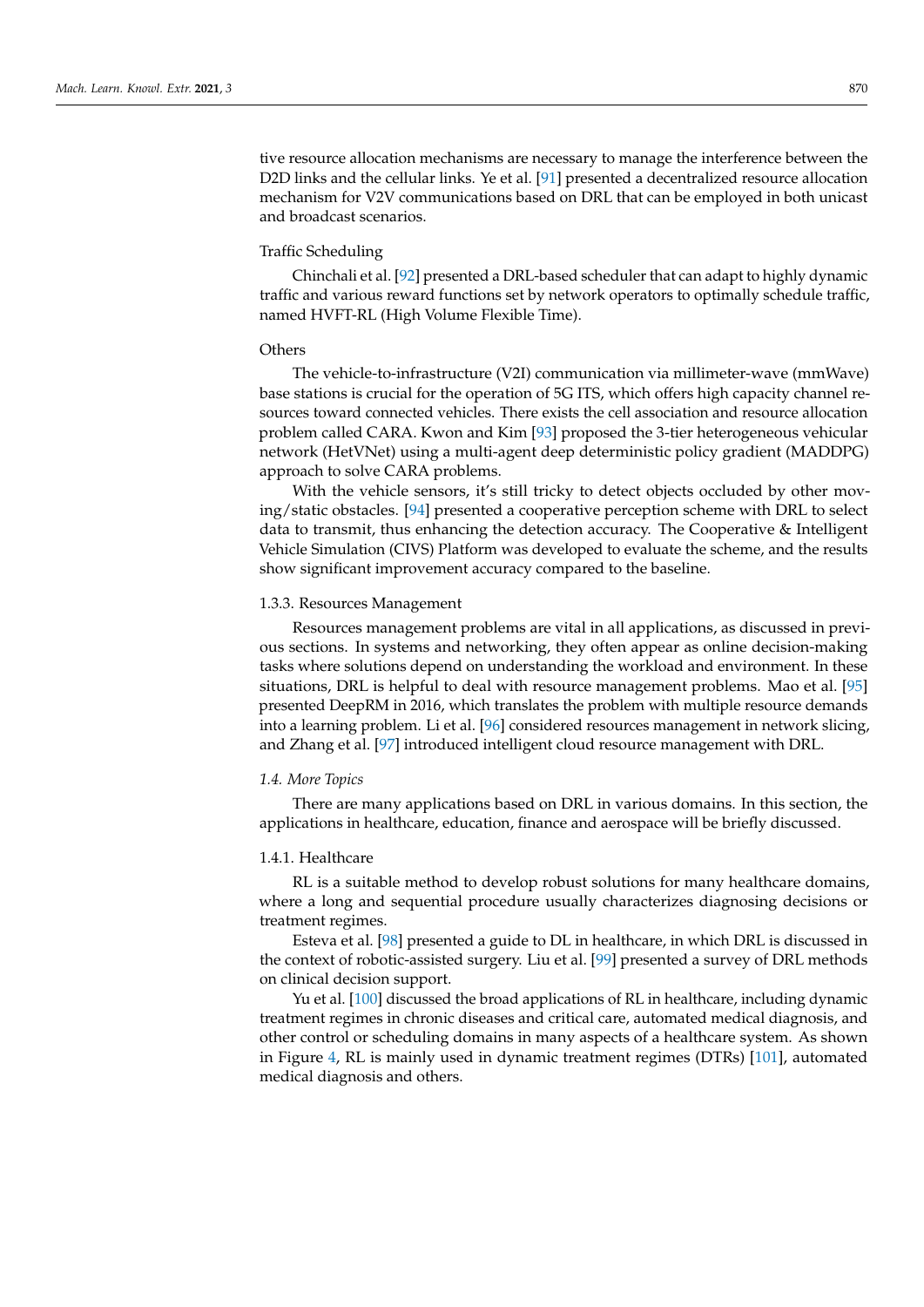<span id="page-8-0"></span>

**Figure 4.** The outline of applications of RL in healthcare [\[100\]](#page-14-6).

#### 1.4.2. Education

Reddy et al. [\[102\]](#page-14-8) mentioned that guiding students with a sequence of lessons and helping them retain knowledge is one of the central challenges in education. They studied a DRL method to learn flexible and scalable teaching policies that select the following item to review.

Zheng et al. [\[103\]](#page-14-9) proposed a DQN-based framework for online personalized news recommendation.

## 1.4.3. Finance

DRL can provide a long-term strategy to maximize cumulative reward, making it popular in trading, stocking, and marketing. Like AlphaZero and other games, there are similar rules in trading. The most widely used mechanism in financial markets is the "continuous double auction order book with time priority", based on which, Ritter [\[104\]](#page-14-10) discussed RL algorithms mathematically. See [\[105\]](#page-14-11) for a survey on RL in economics and finance.

Financial trading is crucial to investment companies, and DRL has developed as a good option to generalize trading strategies or to analyze [\[106,](#page-14-12)[107\]](#page-14-13). Wang et al. [\[108\]](#page-14-14) proposed AlphaStock for better quantitative trading (QT) strategies.

Financial portfolio management is the procedure of constant redistribution of a fund into different financial products. DRL has been proved to be effective for financial portfolio management [\[109](#page-14-15)[,110\]](#page-14-16).

#### 1.4.4. Aerospace

Increasingly complex space missions have encouraged the development of autonomous command and control approaches for handling high-dimensional, continuous observations and action spaces with hard-to-analyze behavior. DRL techniques have been researched for providing safety and performance in aerospace. Harris and Schaub [\[111\]](#page-14-17) and Harris et al. [\[112\]](#page-14-18) have examined DRL methods in spacecraft command and control and decision making.

DRL has also been researched in cognitive aerospace communications [\[113\]](#page-14-19), UAV networks [\[114\]](#page-14-20) and monitoring tasks [\[115\]](#page-14-21).

## **2. Discussions**

*2.1. Deep Reinforcement Learning Limitations*

DRL is the combination of Deep Learning and Reinforcement Learning, and it's more robust than Deep Learning or Reinforcement Learning. However, it inherits some drawbacks that DP and RL have.

Deep Learning extracts features and tasks from data. Generally, the more data provided in training, the better performance DL has. Deep Learning requires lots of data and high-performance GPUs to achieve specific functions. Due to the complex data models, it's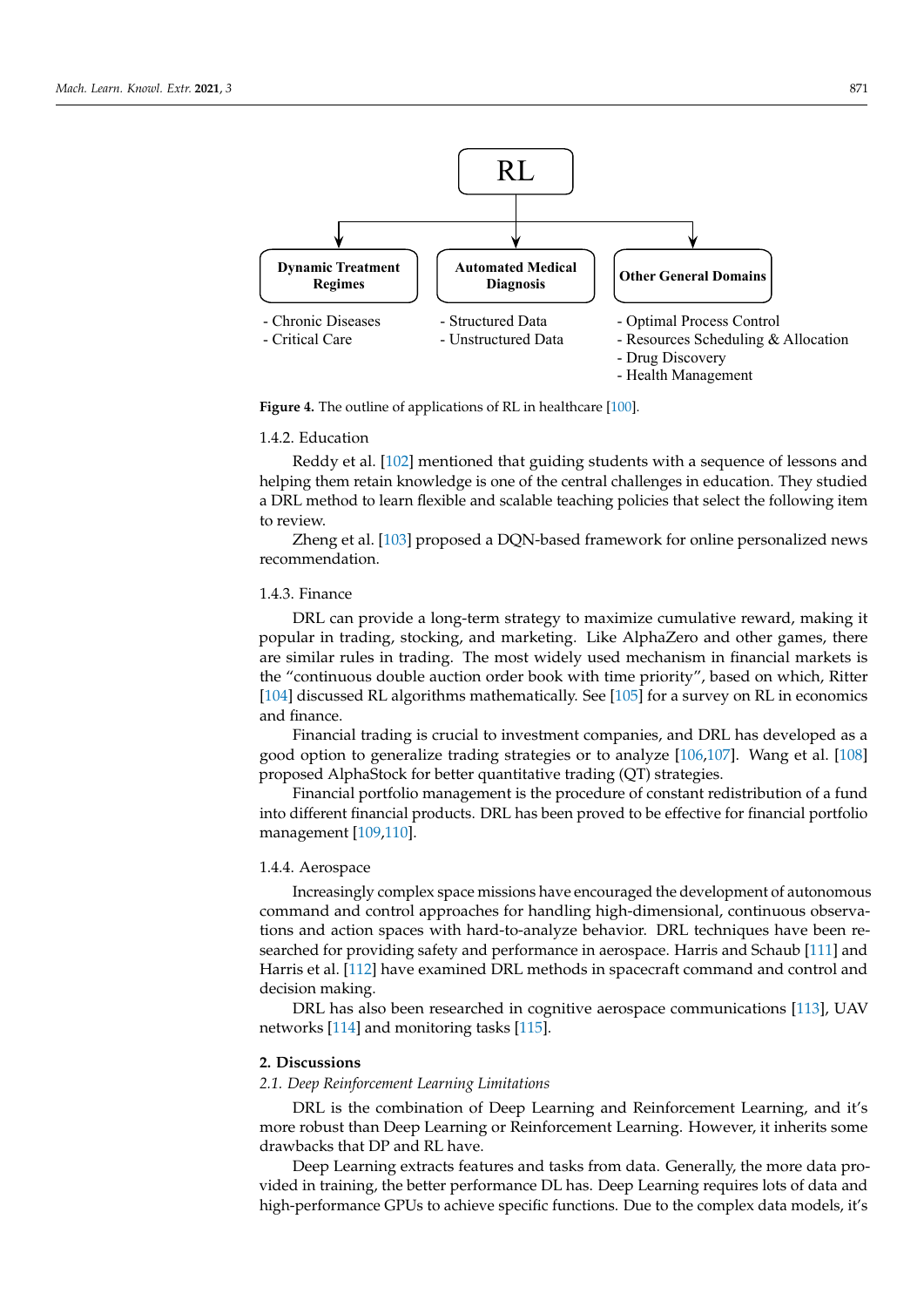costly to train the models. There's no standard rule for selecting DL tools or architectures, and tuning the hyperparameters could also be time-consuming. This makes DL unpractical in many domains.

Reinforcement Learning imitates the learning process of humans. It is trained by making and then avoiding mistakes. It can solve some problems that conventional methods can't solve. In some tasks, it also has the ability to surpass humans. However, RL also has some limitations. First of all, too much reinforcement might cause an overload of states, diminishing the results. Secondly, RL assumes the environment is a Markovian model, in which the probability of the event depends only on the previous state. Thirdly, it has the disadvantages of the curse of dimensionality and the curse of real-world samples. What's more, we have mentioned the challenges of setting up rewards, balancing exploration and exploitation, etc. [\[28\]](#page-11-13). Reinforcement Learning is an expensive and complex method, so it's not preferable for simple tasks.

Employing DRL in the real world is complex. Dulac-Arnold et al. [\[116\]](#page-14-22) addressed nine significant challenges of practical RL in the real world. They presented examples for each challenge and provided some references for deploying RL:

- 1. Modeling the real world is complex. Many systems cannot be directly trained on. An off-line off-policy approach [\[116\]](#page-14-22) could be deployed to replace a previous control system. Logs from the policy are available, and the policy is trained with batches of data obtained from the control algorithm.
- 2. Practical systems do not have separate training and evaluation environments. The agent must explore and act reasonably and safely. Thus, a sample-efficient and performant algorithm is crucial. Finn et al. [\[117\]](#page-14-23) proposed Model Agnostic Meta-Learning (MAML) to learn within a distribution with few shot learning. Osband et al. [\[118\]](#page-14-24) used Bootstrapped DQN to learn an ensemble of Q-networks and Thompson Sampling to achieve deep efficient exploration. Using expert demonstrations to bootstrap the agent can also improve efficiency, which has been combined with DQN [\[7\]](#page-10-6) and DDPG [\[23\]](#page-11-8).
- 3. Real-world environments usually have massive and continuous state and action spaces. Dulac-Arnold et al. [\[119\]](#page-14-25) addressed the challenge for sizeable discrete action spaces. Action-Elimination Deep Q-Network (AE-DQN) [\[120\]](#page-14-26) and Deep Reinforcement Relevance Network (DRRN) [\[121\]](#page-14-27) also deals with the issue.
- 4. The learned policy might violate the safety constraints. Constrained MDP (CMDP) [\[116\]](#page-14-22) and budgeted MDP [\[122\]](#page-14-28) take the constraint components into consideration during training.
- 5. Considering POMDP problems, Dulac-Arnold et al. [\[116\]](#page-14-22) presented Robust MDPs, where the learned policy maximizes the worst-case value function.
- 6. Formulating multi-dimensional reward functions is usually necessary and complicated. Distributional DQN Bellemare et al. [\[123\]](#page-14-29) models the percentile distribution of the rewards. Dulac-Arnold et al. [\[116\]](#page-14-22) presented multi-objective analysis and formulated the global reward function as a linear combination of sub-rewards. Abbeel and Ng [\[124\]](#page-15-0) gave an algorithm is based on inverse RL to try to recover the unknown reward function.
- 7. Policy explainability is vital for real-world policies as humans operate the systems.
- 8. Policy inference should be made in real-time at the control frequency of the system. Hester et al. [\[125\]](#page-15-1) presented a parallel real-time architecture for model-based RL. AlphaGo [\[126\]](#page-15-2) improves with more rollouts rather than running at a specific frequency.
- 9. Most natural systems have delays in the perception of the states, the actuators, or the return. Hung et al. [\[127\]](#page-15-3) proposed a memory-based algorithm where agents use recall of memories to credit actions from the past. Arjona-Medina et al. [\[128\]](#page-15-4) introduced RUDDER (Return Decomposition for Delayed Rewards) to learn long-term credit assignments for delayed rewards.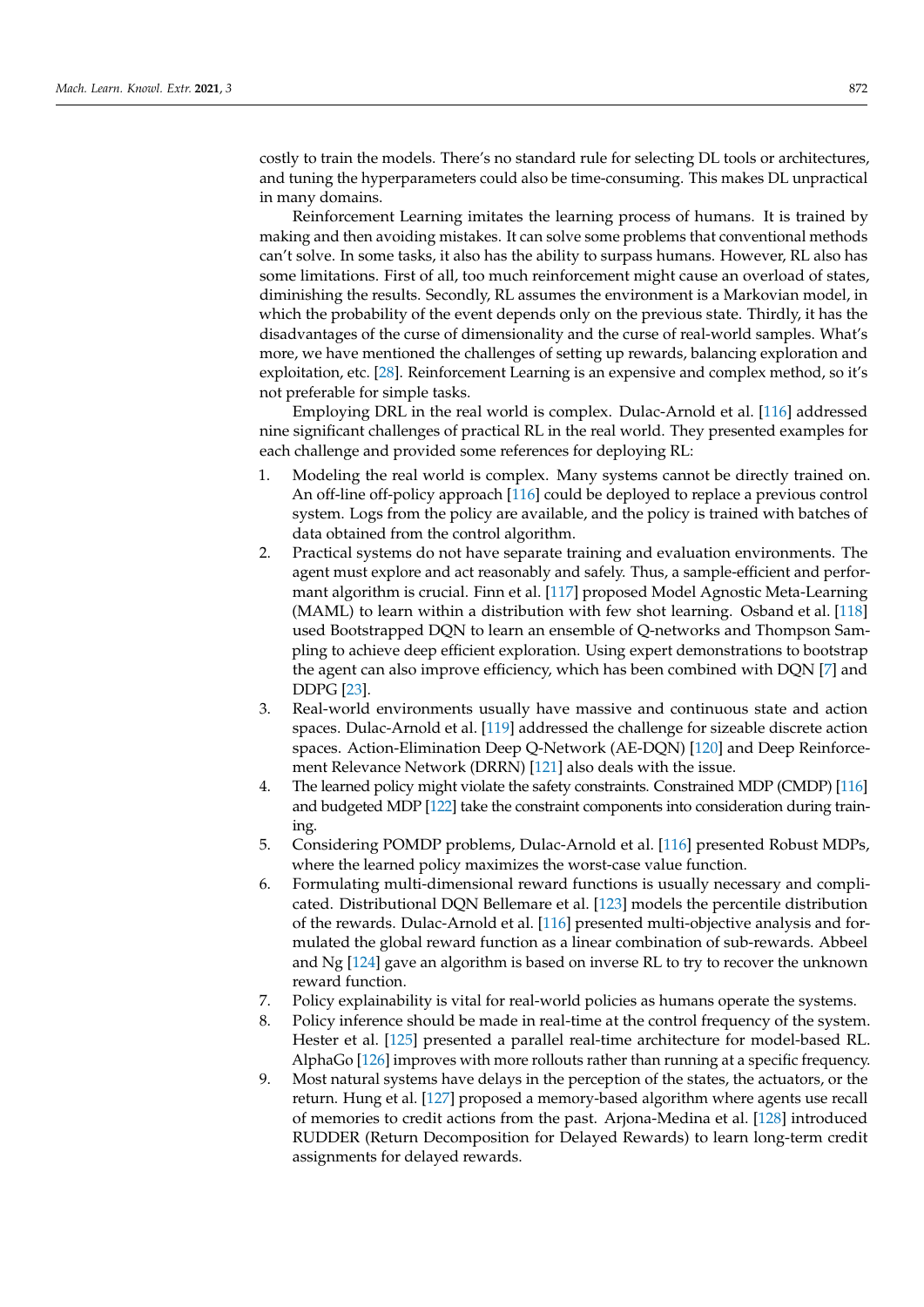## *2.2. Summary*

This is the second part of the two-part series of survey papers. In the first part [\[28\]](#page-11-13), the fundamental concepts and some applications have been discussed. In this part, we continue presented applications in more domains, where DRL hasn't been as widely employed as in Gaming and Robotics.

In an intelligent transportation system, we discussed Traffic Signal Control (TSC), auto-driving, and more control applications. However, testing the policies in the real world is a huge barrier. In industries, communications and networking applications, DRL is proven to be an alternative to conventional methods. Note that there are some inevitable overlapping among those applications. For example, applying DRL in the game is also part of the application in transportation; robotics can also be in industrial or healthcare applications.

As we witnessed, many research groups pushed forward the fast development of DRL, including OpenAI, DeepMind, AI research office in Alberta, and research center led by Rich Sutton, and more. Many new algorithms are being developed and discussed. This overview provides an organized investigation to help us get more familiar with the usability of different methods and architectures. And it's always inspiring to optimize the strategies and to overcome the limitations.

**Author Contributions:** Conceptualization, X.X. and S.F.; methodology, X.X.; formal analysis, X.X.; investigation, X.X., S.F. and H.Z.; resources, X.X., S.F. and H.Z.; writing—original draft preparation, X.X.; writing—review and editing, X.X., S.F. and H.Z.; visualization, X.X.; supervision, X.X. and S.F.; funding acquisition, S.F. All authors have read and agreed to the published version of the manuscript.

**Funding:** This research received no external funding.

**Institutional Review Board Statement:** Not applicable.

**Informed Consent Statement:** Not applicable.

**Acknowledgments:** The authors would like to express their appreciation to friends and colleagues who had provided assistance during the preparation of this paper.

**Conflicts of Interest:** The authors declare no conflict of interest.

## **References**

- <span id="page-10-0"></span>1. Bazzan, A.L.; Klügl, F. Introduction to intelligent systems in traffic and transportation. *Synth. Lect. Artif. Intell. Mach. Learn.* **2013**, *7*, 1–137. [\[CrossRef\]](http://doi.org/10.2200/S00553ED1V01Y201312AIM025)
- <span id="page-10-1"></span>2. Haydari, A.; Yilmaz, Y. Deep Reinforcement Learning for Intelligent Transportation Systems: A Survey. *arXiv* **2020**, arXiv:2005.00935.
- <span id="page-10-2"></span>3. Arel, I.; Liu, C.; Urbanik, T.; Kohls, A.G. Reinforcement learning-based multi-agent system for network traffic signal control. *IET*
- *Intell. Transp. Syst.* **2010**, *4*, 128–135. [\[CrossRef\]](http://dx.doi.org/10.1049/iet-its.2009.0070)
- <span id="page-10-3"></span>4. Li, Y. Deep Reinforcement Learning: An Overview. *arXiv* **2018**, arXiv:1701.07274.
- <span id="page-10-4"></span>5. El-Tantawy, S.; Abdulhai, B.; Abdelgawad, H. Multiagent Reinforcement Learning for Integrated Network of Adaptive Traffic Signal Controllers (MARLIN-ATSC): Methodology and Large-Scale Application on Downtown Toronto. *IEEE Trans. Intell. Transp. Syst.* **2013**, *14*, 1140–1150. [\[CrossRef\]](http://dx.doi.org/10.1109/TITS.2013.2255286)
- <span id="page-10-5"></span>6. Van der Pol, E.; Oliehoek, F.A. Coordinated deep reinforcement learners for traffic light control. In Proceedings of the Learning, Inference and Control of Multi-Agent Systems, Barcelona, Spain, 5–10 December 2016.
- <span id="page-10-6"></span>7. Mnih, V.; Kavukcuoglu, K.; Silver, D.; Rusu, A.A.; Veness, J. Human-level control through deep reinforcement learning. *Nature* **2015**, *518*, 529–533. [\[CrossRef\]](http://dx.doi.org/10.1038/nature14236)
- <span id="page-10-7"></span>8. Mannion, P.; Duggan, J.; Howley, E. An experimental review of reinforcement learning algorithms for adaptive traffic signal control. In *Autonomic Road Transport Support Systems*; Springer: Berlin/Heidelberg, Germany, 2016; pp. 47–66.
- <span id="page-10-8"></span>9. Gregurić, M.; Vujić, M.; Alexopoulos, C.; Miletić, M. Application of Deep Reinforcement Learning in Traffic Signal Control: An Overview and Impact of Open Traffic Data. *Appl. Sci.* **2020**, *10*, 4011. [\[CrossRef\]](http://dx.doi.org/10.3390/app10114011)
- 10. Muresan, M.; Fu, L.; Pan, G. Adaptive traffic signal control with deep reinforcement learning an exploratory investigation. *arXiv* **2019**, arXiv:1901.00960.
- 11. Gong, Y. Improving Traffic Safety and Efficiency by Adaptive Signal Control Systems Based on Deep Reinforcement Learning. Ph.D. Thesis, University of Central Florida, Orlando, FL, USA, 2020.
- 12. Tan, K.L.; Poddar, S.; Sarkar, S.; Sharma, A. Deep Reinforcement Learning for Adaptive Traffic Signal Control. In Proceedings of the Dynamic Systems and Control Conference, Park City, UT, USA, 8–11 October 2019; Volume 59162, p. V003T18A006.
- <span id="page-10-9"></span>13. Guo, J. Decentralized Deep Reinforcement Learning for Network Level Traffic Signal Control. *arXiv* **2020**, arXiv:2007.03433.
- <span id="page-10-10"></span>14. Genders, W.; Razavi, S. Using a deep reinforcement learning agent for traffic signal control. *arXiv* **2016**, arXiv:1611.01142.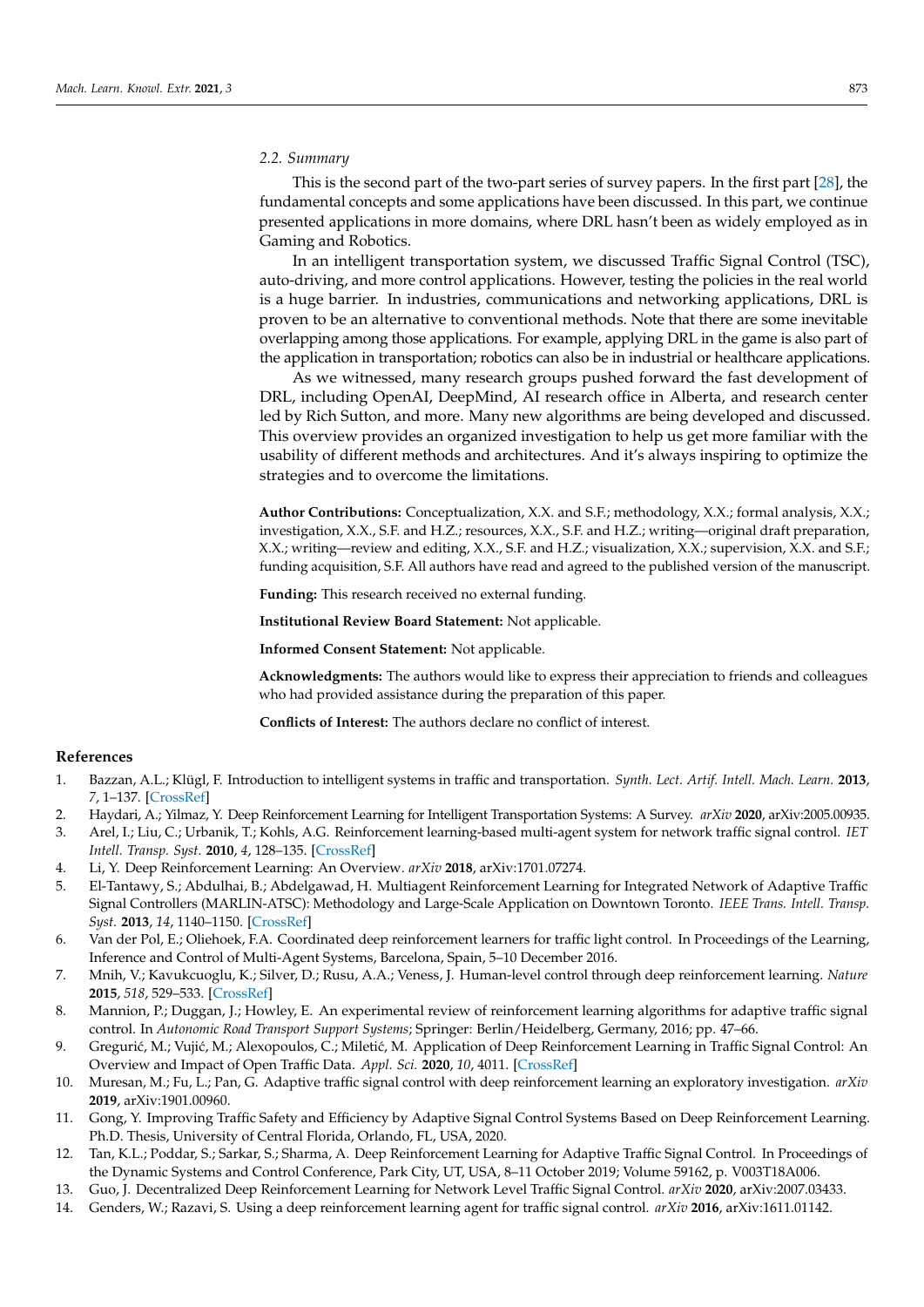- <span id="page-11-0"></span>15. Genders, W.; Razavi, S. Evaluating reinforcement learning state representations for adaptive traffic signal control. *Procedia Comput. Sci.* **2018**, *130*, 26–33. [\[CrossRef\]](http://dx.doi.org/10.1016/j.procs.2018.04.008)
- <span id="page-11-1"></span>16. Garg, D.; Chli, M.; Vogiatzis, G. Deep Reinforcement Learning for Autonomous Traffic Light Control. In Proceedings of the 2018 3rd IEEE International Conference on Intelligent Transportation Engineering (ICITE), Singapore, 3–5 September 2018; pp. 214–218.
- <span id="page-11-2"></span>17. Rodrigues, F.; Azevedo, C.L. Towards Robust Deep Reinforcement Learning for Traffic Signal Control: Demand Surges, Incidents and Sensor Failures. In Proceedings of the 2019 IEEE Intelligent Transportation Systems Conference (ITSC), Auckland, New Zealand, 27–30 October 2019; pp. 3559–3566.
- <span id="page-11-3"></span>18. Wei, H.; Chen, C.; Wu, K.; Zheng, G.; Yu, Z.; Gayah, V.; Li, Z. Deep Reinforcement Learning for Traffic Signal Control along Arterials. In Proceedings of the 2019, DRL4KDD '19, Anchorage, AK, USA, 5 August 2019.
- <span id="page-11-4"></span>19. Wang, S.; Xie, X.; Huang, K.; Zeng, J.; Cai, Z. Deep reinforcement learning-based traffic signal control using high-resolution event-based data. *Entropy* **2019**, *21*, 744. [\[CrossRef\]](http://dx.doi.org/10.3390/e21080744) [\[PubMed\]](http://www.ncbi.nlm.nih.gov/pubmed/33267458)
- <span id="page-11-5"></span>20. Ma, J.; Wu, F. Feudal Multi-Agent Deep Reinforcement Learning for Traffic Signal Control. In Proceedings of the 19th International Conference on Autonomous Agents and Multiagent Systems (AAMAS), Auckland, New Zealand, 9–13 May 2020.
- <span id="page-11-6"></span>21. Chu, T.; Wang, J.; Codecà, L.; Li, Z. Multi-Agent Deep Reinforcement Learning for Large-Scale Traffic Signal Control. *IEEE Trans. Intell. Transp. Syst.* **2020**, *21*, 1086–1095. [\[CrossRef\]](http://dx.doi.org/10.1109/TITS.2019.2901791)
- <span id="page-11-7"></span>22. Wu, T.; Zhou, P.; Liu, K.; Yuan, Y.; Wang, X.; Huang, H.; Wu, D.O. Multi-Agent Deep Reinforcement Learning for Urban Traffic Light Control in Vehicular Networks. *IEEE Trans. Veh. Technol.* **2020**, *69*, 8243–8256. [\[CrossRef\]](http://dx.doi.org/10.1109/TVT.2020.2997896)
- <span id="page-11-8"></span>23. Lillicrap, T.P.; Hunt, J.J.; Alexander Pritzel, N.H.; Erez, T.; Tassa, Y.; Silver, D.; Wierstra, D. Continuous Control with Deep Reinforcement Learning. *arXiv* **2016**, arXiv:1509.02971.
- <span id="page-11-9"></span>24. Xu, M.; Wu, J.; Huang, L.; Zhou, R.; Wang, T.; Hu, D. Network-wide traffic signal control based on the discovery of critical nodes and deep reinforcement learning. *J. Intell. Transp. Syst.* **2020**, *24*, 1–10. [\[CrossRef\]](http://dx.doi.org/10.1080/15472450.2018.1527694)
- <span id="page-11-10"></span>25. Sallab, A.E.; Abdou, M.; Perot, E.; Yogamani, S. End-to-End Deep Reinforcement Learning for Lane Keeping Assist. *arXiv* **2016**, arXiv:1612.04340.
- <span id="page-11-11"></span>26. Sharma, S.; Lakshminarayanan, A.S.; Ravindran, B. Learning To Repeat: Fine Grained Action Repetition For Deep Reinforcement Learning. *arXiv* **2017**, arXiv:1702.06054.
- <span id="page-11-12"></span>27. Gao, Y.; Xu, H.; Lin, J.; Yu, F.; Levine, S.; Darrell, T. Reinforcement Learning from Imperfect Demonstrations. *arXiv* **2018**, arXiv:1802.05313.
- <span id="page-11-13"></span>28. Xiang, X.; Foo, S. Recent Advances in Deep Reinforcement Learning Applications for Solving Partially Observable Markov Decision Processes (POMDP) Problems: Part 1—Fundamentals and Applications in Games, Robotics and Natural Language Processing. *Mach. Learn. Knowl. Extr.* **2021**, *3*, 554–581. [\[CrossRef\]](http://dx.doi.org/10.3390/make3030029)
- <span id="page-11-14"></span>29. Kang, Y.; Yin, H.; Berger, C. Test Your Self-Driving Algorithm: An Overview of Publicly Available Driving Datasets and Virtual Testing Environments. *IEEE Trans. Intell. Veh.* **2019**, *4*, 171–185. [\[CrossRef\]](http://dx.doi.org/10.1109/TIV.2018.2886678)
- <span id="page-11-15"></span>30. Kiran, B.R.; Sobh, I.; Talpaert, V.; Mannion, P.; Sallab, A.A.A.; Yogamani, S.; Pérez, P. Deep reinforcement learning for autonomous driving: A survey. *arXiv* **2020**, arXiv:2002.00444.
- <span id="page-11-16"></span>31. Grigorescu, S.; Trasnea, B.; Cocias, T.; Macesanu, G. A survey of deep learning techniques for autonomous driving. *J. Field Robot.* **2020**, *37*, 362–386. [\[CrossRef\]](http://dx.doi.org/10.1002/rob.21918)
- <span id="page-11-17"></span>32. Osiński, B.; Jakubowski, A.; Miłoś, P.; Zięcina, P.; Galias, C.; Homoceanu, S.; Michalewski, H. Simulation-based reinforcement learning for real-world autonomous driving. *arXiv* **2020**, arXiv:1911.12905.
- <span id="page-11-18"></span>33. Fayjie, A.R.; Hossain, S.; Oualid, D.; Lee, D.J. Driverless car: Autonomous driving using deep reinforcement learning in urban environment. In Proceedings of the 2018 15th International Conference on Ubiquitous Robots (UR), Honolulu, HI, USA, 26–30 June 2018; pp. 896–901.
- <span id="page-11-19"></span>34. Isele, D.; Rahimi, R.; Cosgun, A.; Subramanian, K.; Fujimura, K. Navigating occluded intersections with autonomous vehicles using deep reinforcement learning. In Proceedings of the 2018 IEEE International Conference on Robotics and Automation (ICRA), Brisbane, Australia, 21–25 May 2018; pp. 2034–2039.
- <span id="page-11-20"></span>35. Pusse, F.; Klusch, M. Hybrid Online POMDP Planning and Deep Reinforcement Learning for Safer Self-Driving Cars. In Proceedings of the 2019 IEEE Intelligent Vehicles Symposium (IV), Paris, France, 9–12 June 2019; pp. 1013–1020.
- <span id="page-11-21"></span>36. Sharifzadeh, S.; Chiotellis, I.; Triebel, R.; Cremers, D. Learning to Drive using Inverse Reinforcement Learning and Deep Q-Networks. *arXiv* **2016**, arXiv:1612.03653.
- <span id="page-11-22"></span>37. Hoel, C.J.; Wolff, K.; Laine, L. Automated speed and lane change decision making using deep reinforcement learning. In Proceedings of the 2018 21st International Conference on Intelligent Transportation Systems (ITSC), Maui, HI, USA, 4–7 November 2018; pp. 2148–2155.
- <span id="page-11-23"></span>38. Shi, T.; Wang, P.; Cheng, X.; Chan, C.Y.; Huang, D. Driving Decision and Control for Autonomous Lane Change based on Deep Reinforcement Learning. *arXiv* **2019**, arXiv:1904.10171.
- <span id="page-11-24"></span>39. Wang, J.; Zhang, Q.; Zhao, D.; Chen, Y. Lane change decision-making through deep reinforcement learning with rule-based constraints. In Proceedings of the 2019 International Joint Conference on Neural Networks (IJCNN), Budapest, Hungary, 14–19 July 2019; pp. 1–6.
- <span id="page-11-25"></span>40. Min, K.; Kim, H.; Huh, K. Deep Distributional Reinforcement Learning Based High-Level Driving Policy Determination. *IEEE Trans. Intell. Veh.* **2019**, *4*, 416–424. [\[CrossRef\]](http://dx.doi.org/10.1109/TIV.2019.2919467)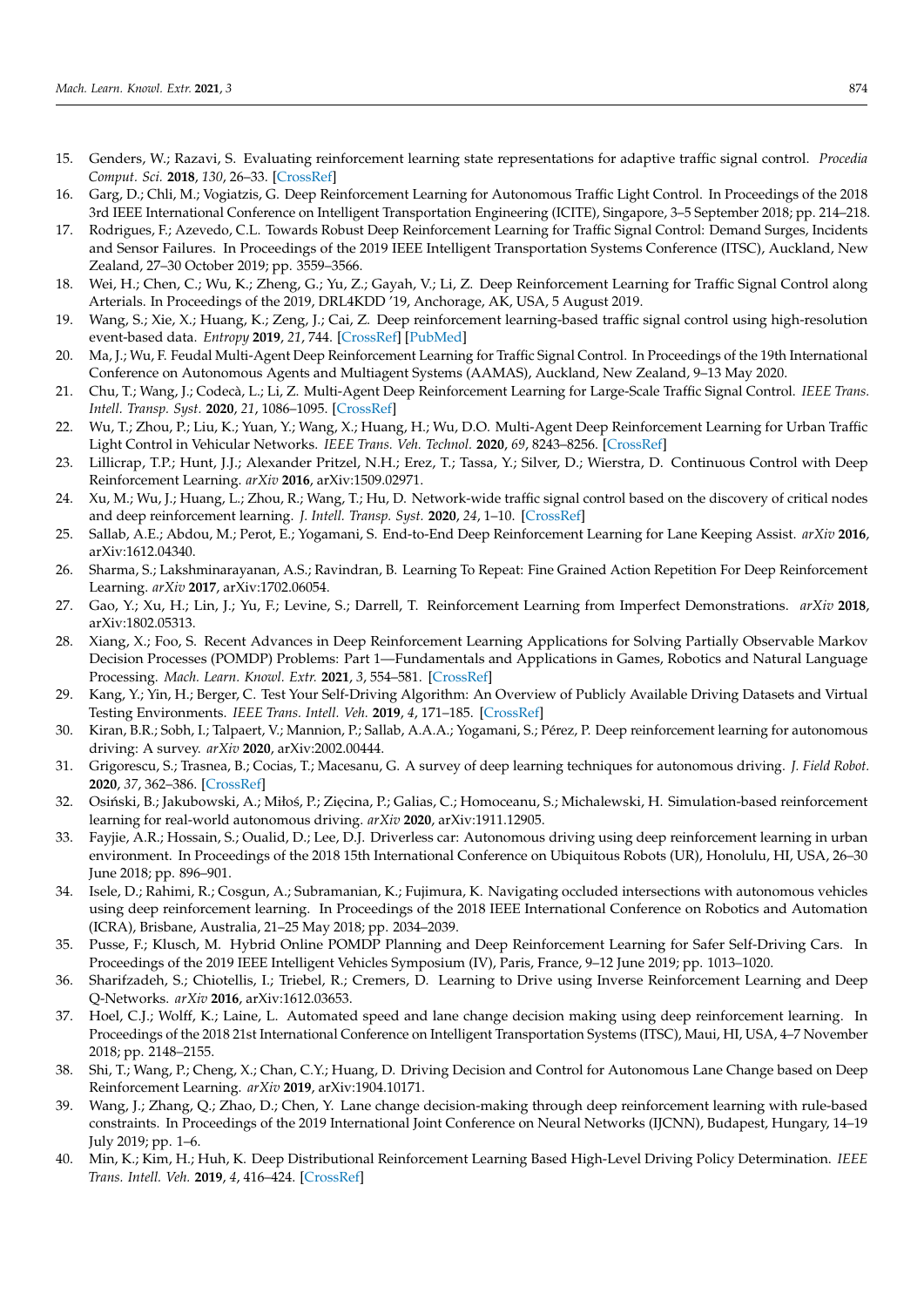- <span id="page-12-0"></span>41. Ye, Y.; Zhang, X.; Sun, J. Automated vehicle's behavior decision making using deep reinforcement learning and high-fidelity simulation environment. *Transp. Res. Part Emerg. Technol.* **2019**, *107*, 155–170. [\[CrossRef\]](http://dx.doi.org/10.1016/j.trc.2019.08.011)
- <span id="page-12-1"></span>42. Qiao, Z.; Muelling, K.; Dolan, J.; Palanisamy, P.; Mudalige, P. Pomdp and hierarchical options mdp with continuous actions for autonomous driving at intersections. In Proceedings of the 2018 21st International Conference on Intelligent Transportation Systems (ITSC), Maui, HI, USA, 4–7 November 2018; pp. 2377–2382.
- <span id="page-12-2"></span>43. Hoel, C.; Driggs-Campbell, K.R.; Wolff, K.; Laine, L.; Kochenderfer, M.J. Combining Planning and Deep Reinforcement Learning in Tactical Decision Making for Autonomous Driving. *arXiv* **2019**, arXiv:1905.02680.
- <span id="page-12-3"></span>44. Yu, C.; Wang, X.; Xu, X.; Zhang, M.; Ge, H.; Ren, J.; Sun, L.; Chen, B.; Tan, G. Distributed multiagent coordinated learning for autonomous driving in highways based on dynamic coordination graphs. *IEEE Trans. Intell. Transp. Syst.* **2019**, *21*, 735–748. [\[CrossRef\]](http://dx.doi.org/10.1109/TITS.2019.2893683)
- <span id="page-12-4"></span>45. Zhou, M.; Yu, Y.; Qu, X. Development of an efficient driving strategy for connected and automated vehicles at signalized intersections: A reinforcement learning approach. *IEEE Trans. Intell. Transp. Syst.* **2019**, *21*, 433–443. [\[CrossRef\]](http://dx.doi.org/10.1109/TITS.2019.2942014)
- <span id="page-12-5"></span>46. Makantasis, K.; Kontorinaki, M.; Nikolos, I.K. A Deep Reinforcement-Learning-based Driving Policy for Autonomous Road Vehicles. *arXiv* **2019**, arXiv:1907.05246.
- <span id="page-12-6"></span>47. Qian, L.; Xu, X.; Zeng, Y.; Huang, J. Deep, Consistent Behavioral Decision Making with Planning Features for Autonomous Vehicles. *Electronics* **2019**, *8*, 1492. [\[CrossRef\]](http://dx.doi.org/10.3390/electronics8121492)
- <span id="page-12-7"></span>48. Chae, H.; Kang, C.M.; Kim, B.; Kim, J.; Chung, C.C.; Choi, J.W. Autonomous braking system via deep reinforcement learning. In Proceedings of the 2017 IEEE 20th International Conference on Intelligent Transportation Systems (ITSC), Yokohama, Japan, 16–19 October 2017; pp. 1–6.
- <span id="page-12-8"></span>49. Belletti, F.; Haziza, D.; Gomes, G.; Bayen, A.M. Expert Level control of Ramp Metering based on Multi-task Deep Reinforcement Learning. *arXiv* **2017**, arXiv:1701.08832.
- <span id="page-12-9"></span>50. Chalaki, B.; Beaver, L.E.; Remer, B.; Jang, K.; Vinitsky, E.; Bayen, A.M.; Malikopoulos, A.A. Zero-shot autonomous vehicle policy transfer: From simulation to real-world via adversarial learning. *arXiv* **2019**, arXiv:1903.05252.
- <span id="page-12-10"></span>51. Jang, K.; Vinitsky, E.; Chalaki, B.; Remer, B.; Beaver, L.; Malikopoulos, A.A.; Bayen, A. Simulation to scaled city: Zero-shot policy transfer for traffic control via autonomous vehicles. In Proceedings of the 10th ACM/IEEE International Conference on Cyber-Physical Systems, Montreal, QC, Canada, 16–18 April 2019; pp. 291–300.
- <span id="page-12-11"></span>52. Qi, X.; Luo, Y.; Wu, G.; Boriboonsomsin, K.; Barth, M. Deep reinforcement learning enabled self-learning control for energy efficient driving. *Transp. Res. Part Emerg. Technol.* **2019**, *99*, 67–81. [\[CrossRef\]](http://dx.doi.org/10.1016/j.trc.2018.12.018)
- <span id="page-12-12"></span>53. Schoettler, G.; Nair, A.; Luo, J.; Bahl, S.; Ojea, J.A.; Solowjow, E.; Levine, S. Deep reinforcement learning for industrial insertion tasks with visual inputs and natural rewards. *arXiv* **2019**, arXiv:1906.05841.
- <span id="page-12-13"></span>54. Li, F.; Jiang, Q.; Zhang, S.; Wei, M.; Song, R. Robot skill acquisition in assembly process using deep reinforcement learning. *Neurocomputing* **2019**, *345*, 92–102. [\[CrossRef\]](http://dx.doi.org/10.1016/j.neucom.2019.01.087)
- <span id="page-12-14"></span>55. Zhang, C.; Gupta, C.; Farahat, A.; Ristovski, K.; Ghosh, D. Equipment health indicator learning using deep reinforcement learning. In *Joint European Conference on Machine Learning and Knowledge Discovery in Databases*; Springer: Berlin/Heidelberg, Germany, 2018; pp. 488–504.
- <span id="page-12-15"></span>56. Holmgren, V. General-Purpose Maintenance Planning Using Deep Reinforcement Learning and Monte Carlo Tree Search. Master's Dissertation, Linköping University, Linköping, Sweden, December 2019.
- <span id="page-12-16"></span>57. Ong, K.S.H.; Niyato, D.; Yuen, C. Predictive Maintenance for Edge-Based Sensor Networks: A Deep Reinforcement Learning Approach. In Proceedings of the 2020 IEEE 6th World Forum on Internet of Things (WF-IoT), New Orleans, LA, USA, 2–16 June 2020; pp. 1–6.
- <span id="page-12-17"></span>58. Huang, J.; Chang, Q.; Arinez, J. Deep reinforcement learning based preventive maintenance policy for serial production lines. *Expert Syst. Appl.* **2020**, *160*, 113701. [\[CrossRef\]](http://dx.doi.org/10.1016/j.eswa.2020.113701)
- <span id="page-12-18"></span>59. Andriotis, C.; Papakonstantinou, K. Life-cycle policies for large engineering systems under complete and partial observability. In Proceedings of the 13th International Conference on Applications of Statistics and Probability in Civil Engineering (ICASP13), Seoul, Korea, 26–30 May 2019.
- <span id="page-12-19"></span>60. Andriotis, C.P.; Papakonstantinou, K.G. Managing engineering systems with large state and action spaces through deep reinforcement learning. *arXiv* **2018**, arXiv:1811.02052.
- <span id="page-12-20"></span>61. Huang, X.; Hong, S.H.; Yu, M.; Ding, Y.; Jiang, J. Demand Response Management for Industrial Facilities: A Deep Reinforcement Learning Approach. *IEEE Access* **2019**, *7*, 82194–82205. [\[CrossRef\]](http://dx.doi.org/10.1109/ACCESS.2019.2924030)
- <span id="page-12-21"></span>62. Spielberg, S.P.K.; Gopaluni, R.B.; Loewen, P.D. Deep reinforcement learning approaches for process control. In Proceedings of the 2017 6th International Symposium on Advanced Control of Industrial Processes (AdCONIP), Taipei, Taiwan, 28–31 May 2017; pp. 201–206.
- <span id="page-12-22"></span>63. Spielberg, S.; Tulsyan, A.; Lawrence, N.P.; Loewen, P.D.; Bhushan Gopaluni, R. Toward self-driving processes: A deep reinforcement learning approach to control. *AIChE J.* **2019**, *65*, e16689. [\[CrossRef\]](http://dx.doi.org/10.1002/aic.16689)
- <span id="page-12-23"></span>64. Zhang, D.; Han, X.; Deng, C. Review on the research and practice of deep learning and reinforcement learning in smart grids. *CSEE J. Power Energy Syst.* **2018**, *4*, 362–370. [\[CrossRef\]](http://dx.doi.org/10.17775/CSEEJPES.2018.00520)
- <span id="page-12-24"></span>65. Rocchetta, R.; Bellani, L.; Compare, M.; Zio, E.; Patelli, E. A reinforcement learning framework for optimal operation and maintenance of power grids. *Appl. Energy* **2019**, *241*, 291–301. [\[CrossRef\]](http://dx.doi.org/10.1016/j.apenergy.2019.03.027)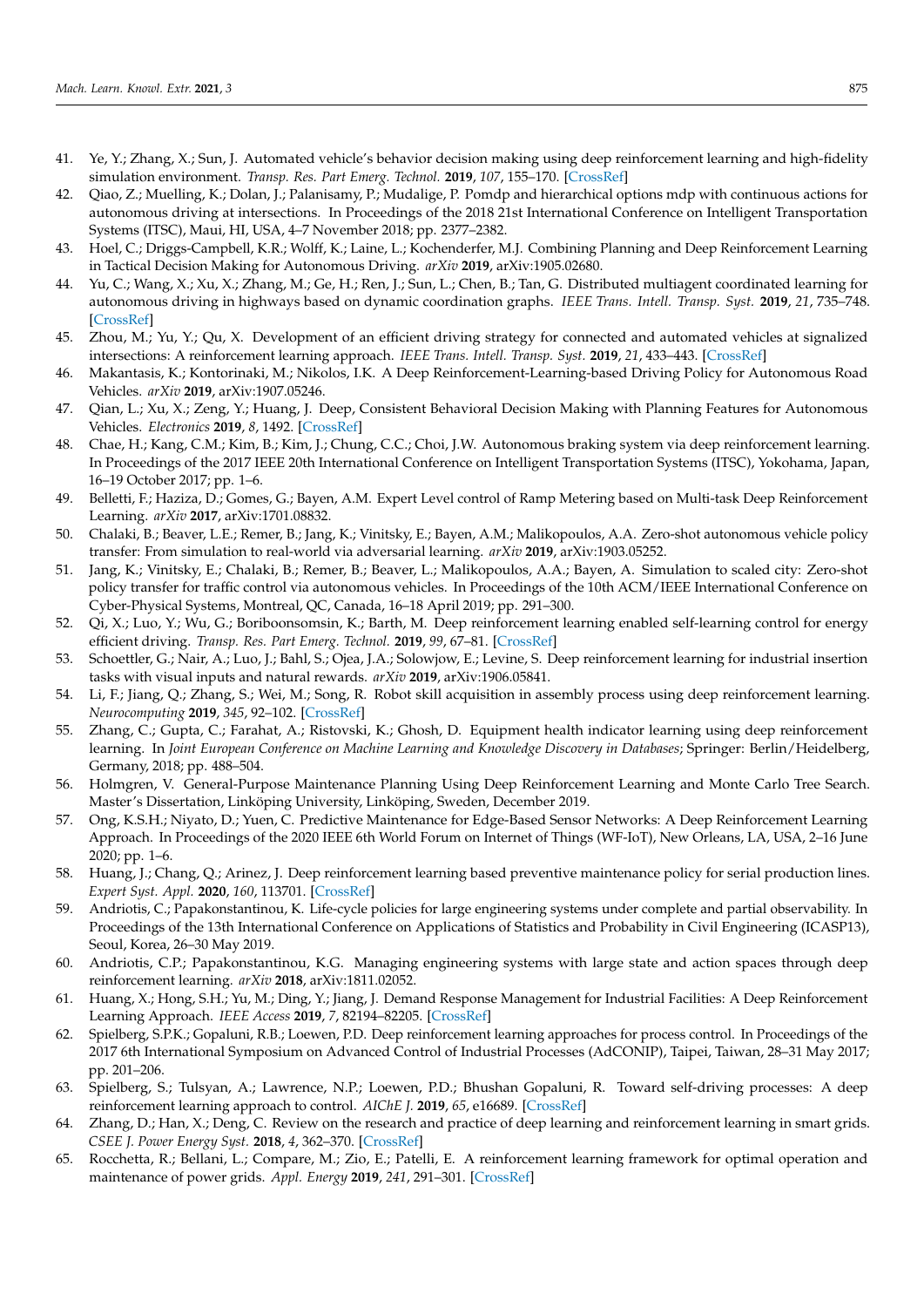- <span id="page-13-0"></span>66. An, D.; Yang, Q.; Liu, W.; Zhang, Y. Defending against data integrity attacks in smart grid: A deep reinforcement learning-based approach. *IEEE Access* **2019**, *7*, 110835–110845. [\[CrossRef\]](http://dx.doi.org/10.1109/ACCESS.2019.2933020)
- <span id="page-13-1"></span>67. Wei, F.; Wan, Z.; He, H. Cyber-Attack Recovery Strategy for Smart Grid Based on Deep Reinforcement Learning. *IEEE Trans. Smart Grid* **2020**, *11*, 2476–2486. [\[CrossRef\]](http://dx.doi.org/10.1109/TSG.2019.2956161)
- <span id="page-13-2"></span>68. Mocanu, E.; Mocanu, D.C.; Nguyen, P.H.; Liotta, A.; Webber, M.E.; Gibescu, M.; Slootweg, J.G. On-Line Building Energy Optimization Using Deep Reinforcement Learning. *IEEE Trans. Smart Grid* **2019**, *10*, 3698–3708. [\[CrossRef\]](http://dx.doi.org/10.1109/TSG.2018.2834219)
- <span id="page-13-3"></span>69. Dai, Y.; Xu, D.; Maharjan, S.; Chen, Z.; He, Q.; Zhang, Y. Blockchain and deep reinforcement learning empowered intelligent 5G beyond. *IEEE Netw.* **2019**, *33*, 10–17. [\[CrossRef\]](http://dx.doi.org/10.1109/MNET.2019.1800376)
- <span id="page-13-4"></span>70. Yang, H.; Xie, X.; Kadoch, M. Machine Learning Techniques and A Case Study for Intelligent Wireless Networks. *IEEE Netw.* **2020**, *34*, 208–215. [\[CrossRef\]](http://dx.doi.org/10.1109/MNET.001.1900351)
- <span id="page-13-5"></span>71. Lei, L.; Tan, Y.; Zheng, K.; Liu, S.; Zhang, K.; Shen, X. Deep Reinforcement Learning for Autonomous Internet of Things: Model, Applications and Challenges. *IEEE Commun. Surv. Tutor.* **2020**, *22*, 1722–1760. [\[CrossRef\]](http://dx.doi.org/10.1109/COMST.2020.2988367)
- <span id="page-13-6"></span>72. Liu, M.; Yu, F.R.; Teng, Y.; Leung, V.C.; Song, M. Performance optimization for blockchain-enabled industrial Internet of Things (IIoT) systems: A deep reinforcement learning approach. *IEEE Trans. Ind. Inform.* **2019**, *15*, 3559–3570. [\[CrossRef\]](http://dx.doi.org/10.1109/TII.2019.2897805)
- <span id="page-13-7"></span>73. Liu, C.H.; Lin, Q.; Wen, S. Blockchain-Enabled Data Collection and Sharing for Industrial IoT With Deep Reinforcement Learning. *IEEE Trans. Ind. Inform.* **2019**, *15*, 3516–3526. [\[CrossRef\]](http://dx.doi.org/10.1109/TII.2018.2890203)
- <span id="page-13-8"></span>74. He, Y.; Yu, F.R.; Zhao, N.; Leung, V.C.; Yin, H. Software-defined networks with mobile edge computing and caching for smart cities: A big data deep reinforcement learning approach. *IEEE Commun. Mag.* **2017**, *55*, 31–37. [\[CrossRef\]](http://dx.doi.org/10.1109/MCOM.2017.1700246)
- 75. Bu, F.; Wang, X. A smart agriculture IoT system based on deep reinforcement learning. *Future Gener. Comput. Syst.* **2019**, *99*, 500–507. [\[CrossRef\]](http://dx.doi.org/10.1016/j.future.2019.04.041)
- <span id="page-13-9"></span>76. Zhao, R.; Wang, X.; Xia, J.; Fan, L. Deep reinforcement learning based mobile edge computing for intelligent Internet of Things. *Phys. Commun.* **2020**, *43*, 101184. [\[CrossRef\]](http://dx.doi.org/10.1016/j.phycom.2020.101184)
- <span id="page-13-10"></span>77. Zhu, H.; Cao, Y.; Wei, X.; Wang, W.; Jiang, T.; Jin, S. Caching transient data for Internet of Things: A deep reinforcement learning approach. *IEEE Internet Things J.* **2018**, *6*, 2074–2083. [\[CrossRef\]](http://dx.doi.org/10.1109/JIOT.2018.2882583)
- <span id="page-13-11"></span>78. Chen, J.; Chen, S.; Wang, Q.; Cao, B.; Feng, G.; Hu, J. iRAF: A deep reinforcement learning approach for collaborative mobile edge computing IoT networks. *IEEE Internet Things J.* **2019**, *6*, 7011–7024. [\[CrossRef\]](http://dx.doi.org/10.1109/JIOT.2019.2913162)
- <span id="page-13-12"></span>79. Wei, Y.; Yu, F.R.; Song, M.; Han, Z. Joint optimization of caching, computing, and radio resources for fog-enabled IoT using natural actor–critic deep reinforcement learning. *IEEE Internet Things J.* **2018**, *6*, 2061–2073. [\[CrossRef\]](http://dx.doi.org/10.1109/JIOT.2018.2878435)
- 80. Sun, Y.; Peng, M.; Mao, S. Deep reinforcement learning-based mode selection and resource management for green fog radio access networks. *IEEE Internet Things J.* **2018**, *6*, 1960–1971. [\[CrossRef\]](http://dx.doi.org/10.1109/JIOT.2018.2871020)
- <span id="page-13-13"></span>81. Gazori, P.; Rahbari, D.; Nickray, M. Saving time and cost on the scheduling of fog-based IoT applications using deep reinforcement learning approach. *Future Gener. Comput. Syst.* **2020**, *110*, 1098–1115. [\[CrossRef\]](http://dx.doi.org/10.1016/j.future.2019.09.060)
- <span id="page-13-14"></span>82. Zhu, J.; Song, Y.; Jiang, D.; Song, H. A new deep-Q-learning-based transmission scheduling mechanism for the cognitive Internet of Things. *IEEE Internet Things J.* **2017**, *5*, 2375–2385. [\[CrossRef\]](http://dx.doi.org/10.1109/JIOT.2017.2759728)
- <span id="page-13-15"></span>83. Ferdowsi, A.; Saad, W. Deep learning for signal authentication and security in massive internet-of-things systems. *IEEE Trans. Commun.* **2018**, *67*, 1371–1387. [\[CrossRef\]](http://dx.doi.org/10.1109/TCOMM.2018.2878025)
- <span id="page-13-16"></span>84. Jay, N.; Rotman, N.; Godfrey, B.; Schapira, M.; Tamar, A. A deep reinforcement learning perspective on internet congestion control. In Proceedings of the International Conference on Machine Learning, Long Beach, CA, USA, 10–15 June 2019; pp. 3050–3059.
- <span id="page-13-17"></span>85. He, Y.; Zhao, N.; Yin, H. Integrated networking, caching, and computing for connected vehicles: A deep reinforcement learning approach. *IEEE Trans. Veh. Technol.* **2017**, *67*, 44–55. [\[CrossRef\]](http://dx.doi.org/10.1109/TVT.2017.2760281)
- <span id="page-13-18"></span>86. Doddalinganavar, S.S.; Tergundi, P.V.; Patil, R.S. Survey on Deep Reinforcement Learning Protocol in VANET. In Proceedings of the 2019 1st International Conference on Advances in Information Technology (ICAIT), Chikmagalur, India, 25–27 July 2019; pp. 81–86. [\[CrossRef\]](http://dx.doi.org/10.1109/ICAIT47043.2019.8987282)
- <span id="page-13-19"></span>87. Tan, L.T.; Hu, R.Q. Mobility-aware edge caching and computing in vehicle networks: A deep reinforcement learning. *IEEE Trans. Veh. Technol.* **2018**, *67*, 10190–10203. [\[CrossRef\]](http://dx.doi.org/10.1109/TVT.2018.2867191)
- <span id="page-13-20"></span>88. Ning, Z.; Dong, P.; Wang, X.; Rodrigues, J.J.; Xia, F. Deep reinforcement learning for vehicular edge computing: An intelligent offloading system. *ACM Trans. Intell. Syst. Technol. (TIST)* **2019**, *10*, 1–24. [\[CrossRef\]](http://dx.doi.org/10.1145/3317572)
- <span id="page-13-21"></span>89. Liu, Y.; Yu, H.; Xie, S.; Zhang, Y. Deep reinforcement learning for offloading and resource allocation in vehicle edge computing and networks. *IEEE Trans. Veh. Technol.* **2019**, *68*, 11158–11168. [\[CrossRef\]](http://dx.doi.org/10.1109/TVT.2019.2935450)
- <span id="page-13-22"></span>90. Ning, Z.; Zhang, K.; Wang, X.; Obaidat, M.S.; Guo, L.; Hu, X.; Hu, B.; Guo, Y.; Sadoun, B.; Kwok, R.Y.K. Joint Computing and Caching in 5G-Envisioned Internet of Vehicles: A Deep Reinforcement Learning-Based Traffic Control System. *IEEE Trans. Intell. Transp. Syst.* **2020**, 1–12. [\[CrossRef\]](http://dx.doi.org/10.1109/TITS.2020.2970276)
- <span id="page-13-23"></span>91. Ye, H.; Li, G.Y.; Juang, B.H.F. Deep reinforcement learning based resource allocation for V2V communications. *IEEE Trans. Veh. Technol.* **2019**, *68*, 3163–3173. [\[CrossRef\]](http://dx.doi.org/10.1109/TVT.2019.2897134)
- <span id="page-13-24"></span>92. Chinchali, S.; Hu, P.; Chu, T.; Sharma, M.; Bansal, M.; Misra, R.; Pavone, M.; Katti, S. Cellular Network Traffic Scheduling With Deep Reinforcement Learning. In Proceedings of the Thirty-Second AAAI Conference on Artificial Intelligence, New Orleans, LA, USA, 2–7 February 2018; pp. 766–774.
- <span id="page-13-25"></span>93. Kwon, D.; Kim, J. Multi-Agent Deep Reinforcement Learning for Cooperative Connected Vehicles. In Proceedings of the 2019 IEEE Global Communications Conference (GLOBECOM), Waikoloa, HI, USA, 9–13 December 2019; pp. 1–6.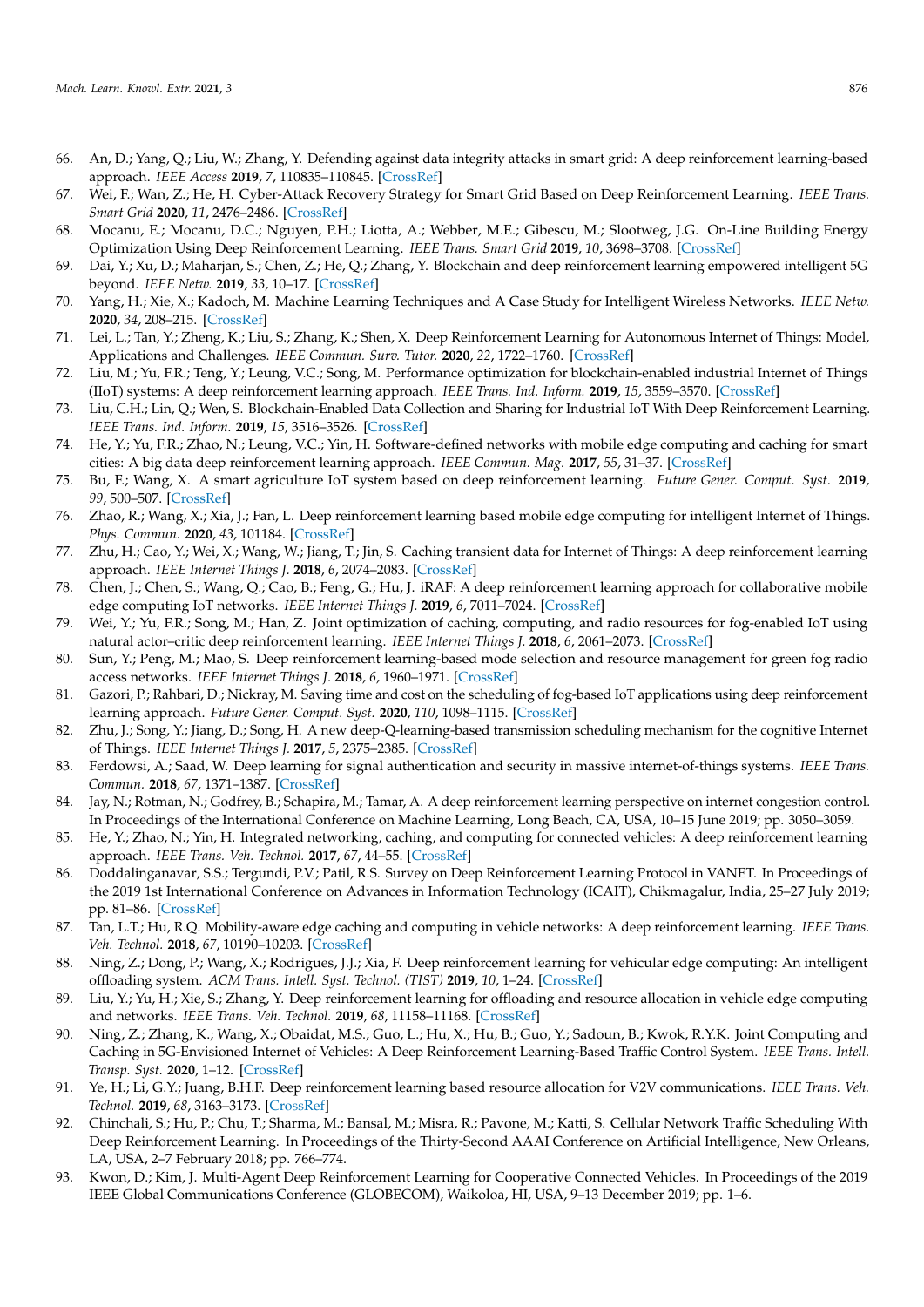- <span id="page-14-0"></span>94. Aoki, S.; Higuchi, T.; Altintas, O. Cooperative Perception with Deep Reinforcement Learning for Connected Vehicles. *arXiv* **2020**, arXiv:2004.10927.
- <span id="page-14-1"></span>95. Mao, H.; Alizadeh, M.; Menache, I.; Kandula, S. Resource management with deep reinforcement learning. In Proceedings of the 15th ACM Workshop on Hot Topics in Networks, Atlanta, GA USA, 9–10 November 2016; pp. 50–56.
- <span id="page-14-2"></span>96. Li, R.; Zhao, Z.; Sun, Q.; Chih-Lin, I.; Yang, C.; Chen, X.; Zhao, M.; Zhang, H. Deep reinforcement learning for resource management in network slicing. *IEEE Access* **2018**, *6*, 74429–74441. [\[CrossRef\]](http://dx.doi.org/10.1109/ACCESS.2018.2881964)
- <span id="page-14-3"></span>97. Zhang, Y.; Yao, J.; Guan, H. Intelligent cloud resource management with deep reinforcement learning. *IEEE Cloud Comput.* **2017**, *4*, 60–69. [\[CrossRef\]](http://dx.doi.org/10.1109/MCC.2018.1081063)
- <span id="page-14-4"></span>98. Esteva, A.; Robicquet, A.; Ramsundar, B.; Kuleshov, V.; DePristo, M.; Chou, K.; Cui, C.; Corrado, G.; Thrun, S.; Dean, J. A guide to deep learning in healthcare. *Nat. Med.* **2019**, *25*, 24–29. [\[CrossRef\]](http://dx.doi.org/10.1038/s41591-018-0316-z)
- <span id="page-14-5"></span>99. Liu, S.; Ngiam, K.Y.; Feng, M. Deep Reinforcement Learning for Clinical Decision Support: A Brief Survey. *arXiv* **2019**, arXiv:1907.09475.
- <span id="page-14-6"></span>100. Yu, C.; Liu, J.; Nemati, S. Reinforcement learning in healthcare: A survey. *arXiv* **2019**, arXiv:1908.08796.
- <span id="page-14-7"></span>101. Liu, Y.; Logan, B.; Liu, N.; Xu, Z.; Tang, J.; Wang, Y. Deep reinforcement learning for dynamic treatment regimes on medical registry data. In Proceedings of the 2017 IEEE International Conference on Healthcare Informatics (ICHI), Park City, UT, USA, 23–26 August 2017; pp. 380–385.
- <span id="page-14-8"></span>102. Reddy, S.; Levine, S.; Dragan, A. Accelerating human learning with deep reinforcement learning. In Proceedings of the NIPS 2017 Workshop: Teaching Machines, Robots, and Humans, Long Beach, CA, USA, 4–9 December 2017.
- <span id="page-14-9"></span>103. Zheng, G.; Zhang, F.; Zheng, Z.; Xiang, Y.; Yuan, N.J.; Xie, X.; Li, Z. DRN: A deep reinforcement learning framework for news recommendation. In Proceedings of the 2018 World Wide Web Conference, Lyon, France, 23–27 April 2018; pp. 167–176.
- <span id="page-14-10"></span>104. Ritter, G. Reinforcement learning in finance. In *Big Data and Machine Learning in Quantitative Investment*; John Wiley & Sons: Hoboken, NJ, USA, 2018; pp. 225–250.
- <span id="page-14-11"></span>105. Charpentier, A.; Elie, R.; Remlinger, C. Reinforcement Learning in Economics and Finance. *arXiv* **2020**, arXiv:2003.10014.
- <span id="page-14-12"></span>106. Xiong, Z.; Liu, X.Y.; Zhong, S.; Yang, H.; Walid, A. Practical deep reinforcement learning approach for stock trading. *arXiv* **2018**, arXiv:1811.07522.
- <span id="page-14-13"></span>107. Zhang, Z.; Zohren, S.; Roberts, S. Deep reinforcement learning for trading. *J. Financ. Data Sci.* **2020**, *2*, 25–40. [\[CrossRef\]](http://dx.doi.org/10.3905/jfds.2020.1.030)
- <span id="page-14-14"></span>108. Wang, J.; Zhang, Y.; Tang, K.; Wu, J.; Xiong, Z. Alphastock: A buying-winners-and-selling-losers investment strategy using interpretable deep reinforcement attention networks. In Proceedings of the 25th ACM SIGKDD International Conference on Knowledge Discovery & Data Mining, Anchorage, AK, USA, 4–8 August 2019; pp. 1900–1908.
- <span id="page-14-15"></span>109. Jiang, Z.; Xu, D.; Liang, J. A deep reinforcement learning framework for the financial portfolio management problem. *arXiv* **2017**, arXiv:1706.10059.
- <span id="page-14-16"></span>110. Hu, Y.J.; Lin, S.J. Deep reinforcement learning for optimizing finance portfolio management. In Proceedings of the 2019 Amity International Conference on Artificial Intelligence (AICAI), Dubai, United Arab Emirates, 4–6 February 2019; pp. 14–20.
- <span id="page-14-17"></span>111. Harris, A.T.; Schaub, H. Spacecraft Command and Control with Safety Guarantees using Shielded Deep Reinforcement Learning. In Proceedings of the AIAA Scitech 2020 Forum, Orlando, FL, USA, 6–10 January 2020; p. 0386.
- <span id="page-14-18"></span>112. Harris, A.; Teil, T.; Schaub, H. Spacecraft decision-making autonomy using deep reinforcement learning. In Proceedings of the 29th AAS/AIAA Space Flight Mechanics Meeting, Maui, HI, USA, 13–17 January 2019; pp. 1–19.
- <span id="page-14-19"></span>113. Yu, L.; Wang, Q.; Guo, Y.; Li, P. Spectrum availability prediction in cognitive aerospace communications: A deep learning perspective. In Proceedings of the 2017 Cognitive Communications for Aerospace Applications Workshop (CCAA), Cleveland, OH, USA, 27–28 June 2017; pp. 1–4.
- <span id="page-14-20"></span>114. Liu, C.H.; Chen, Z.; Tang, J.; Xu, J.; Piao, C. Energy-efficient UAV control for effective and fair communication coverage: A deep reinforcement learning approach. *IEEE J. Sel. Areas Commun.* **2018**, *36*, 2059–2070. [\[CrossRef\]](http://dx.doi.org/10.1109/JSAC.2018.2864373)
- <span id="page-14-21"></span>115. Julian, K.D.; Kochenderfer, M.J. Distributed wildfire surveillance with autonomous aircraft using deep reinforcement learning. *J. Guid. Control Dyn.* **2019**, *42*, 1768–1778. [\[CrossRef\]](http://dx.doi.org/10.2514/1.G004106)
- <span id="page-14-22"></span>116. Dulac-Arnold, G.; Mankowitz, D.; Hester, T. Challenges of real-world reinforcement learning. *arXiv* **2019**, arXiv:1904.12901.
- <span id="page-14-23"></span>117. Finn, C.; Abbeel, P.; Levine, S. Model-Agnostic Meta-Learning for Fast Adaptation of Deep Networks. In Proceedings of the 34th International Conference on Machine Learning, Sydney, Australia, 6–11 August 2017; Volume 70, pp. 1126–1135.
- <span id="page-14-24"></span>118. Osband, I.; Blundell, C.; Pritzel, A.; Roy, B.V. Deep Exploration via Bootstrapped DQN. *arXiv* **2016**, arXiv:1602.04621.
- <span id="page-14-25"></span>119. Dulac-Arnold, G.; Evans, R.; Sunehag, P.; Coppin, B. Reinforcement Learning in Large Discrete Action Spaces. *arXiv* **2015**, arXiv:1512.07679.
- <span id="page-14-26"></span>120. Zahavy, T.; Haroush, M.; Merlis, N.; Mankowitz, D.J.; Mannor, S. Learn What Not to Learn: Action Elimination with Deep Reinforcement Learning. *arXiv* **2018**, arXiv:1809.02121.
- <span id="page-14-27"></span>121. He, J.; Chen, J.; He, X.; Gao, J.; Li, L.; Deng, L.; Ostendorf, M. Deep Reinforcement Learning with an Unbounded Action Space. *arXiv* **2015**, arXiv:1511.04636.
- <span id="page-14-28"></span>122. Boutilier, C.; Lu, T. *Budget Allocation Using Weakly Coupled, Constrained Markov Decision Processes*; ResearchGate: Berlin, Germany, 2016.
- <span id="page-14-29"></span>123. Bellemare, M.G.; Dabney, W.; Munos, R. A Distributional Perspective on Reinforcement Learning. In Proceedings of the International Conference on Machine Learning 2017, Sydney, Australia, 6–11 August 2017.